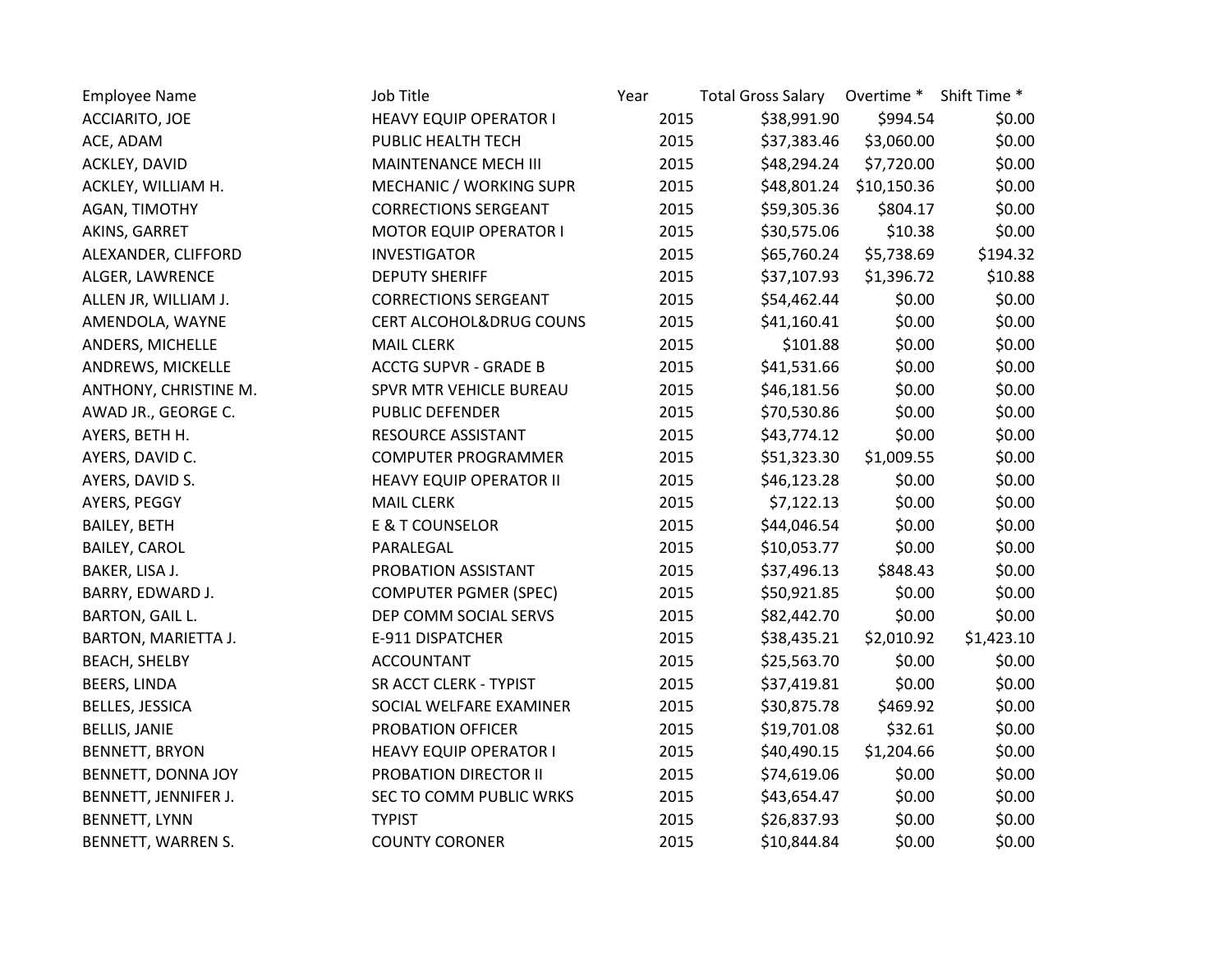| <b>BENSLEY, BRETT</b>        | <b>MOTOR EQUIP OPERATOR II</b> | 2015 | \$31,279.76 | \$0.00      | \$0.00     |
|------------------------------|--------------------------------|------|-------------|-------------|------------|
| BERRY, DANIEL                | <b>MOTOR EQUIP OPERATOR I</b>  | 2015 | \$38,610.27 | \$2,001.79  | \$0.00     |
| <b>BERRY, FRANCES</b>        | PRINCIPAL ACCOUNT CLERK        | 2015 | \$32,254.71 | \$0.00      | \$0.00     |
| BESSEY, ADAM T               | SERGEANT-SHERIFF               | 2015 | \$60,758.02 | \$914.05    | \$16.83    |
| BEVILACQUA, SEAN M.          | <b>CORRECTIONS OFFICER</b>     | 2015 | \$47,009.09 | \$1,978.20  | \$0.00     |
| BIDWELL, MICHAEL             | <b>WORKING SUPERVISOR</b>      | 2015 | \$54,041.70 | \$1,740.82  | \$0.00     |
| BIDWELL, STEPHEN E.          | MAINTENANCE MECH III           | 2015 | \$6,739.09  | \$0.00      | \$0.00     |
| <b>BIRTCH, ANTHONY</b>       | <b>CORRECTIONS OFFICER</b>     | 2015 | \$39,110.28 | \$1,070.47  | \$0.00     |
| <b>BLAASCH, ROBERT R.</b>    | SERGEANT-SHERIFF               | 2015 | \$65,466.26 | \$4,280.09  | \$29.54    |
| BLAASCH, THERESA             | E-911 DISPATCHER               | 2015 | \$38,777.88 | \$2,641.63  | \$1,394.15 |
| <b>BLUMENTHAL, THOMAS</b>    | <b>ACCOUNTANT</b>              | 2015 | \$12,069.08 | \$0.00      | \$0.00     |
| BOBIER, ALAN G.W.            | <b>DEPUTY SHERIFF</b>          | 2015 | \$62,021.71 | \$6,018.90  | \$133.50   |
| <b>BOGART, FREDERICK</b>     | <b>MAIL CLERK</b>              | 2015 | \$10,246.62 | \$0.00      | \$0.00     |
| BOGART, LINDA M.             | <b>RECORDING CLERK</b>         | 2015 | \$35,704.79 | \$0.00      | \$0.00     |
| BOGART, MICHELE R.           | SERGEANT-SHERIFF               | 2015 | \$61,521.32 | \$637.31    | \$1,056.78 |
| <b>BOGART, SUSAN</b>         | <b>RECORDS MGT CLERK</b>       | 2015 | \$37,814.61 | \$0.00      | \$0.00     |
| BOLDMAN, SUSAN               | <b>CASEWORKER</b>              | 2015 | \$43,599.03 | \$2,068.45  | \$0.00     |
| <b>BOSTWICK, DONALD</b>      | <b>HEAVY EQUIP OPRATOR III</b> | 2015 | \$50,715.14 | \$5,873.40  | \$0.00     |
| <b>BOTSFORD, KRISTY</b>      | <b>DEPUTY SHERIFF</b>          | 2015 | \$43,194.91 | \$46.85     | \$338.28   |
| BRECHKO, AMANDA              | <b>CLINICAL SOCIAL WORKER</b>  | 2015 | \$59,231.73 | \$5,679.40  | \$0.00     |
| <b>BRINK, LAWRENCE</b>       | <b>HEO SITE LEADER</b>         | 2015 | \$61,254.25 | \$11,539.45 | \$0.00     |
| <b>BROGDALE, LAURA</b>       | SOCIAL WELFARE EXAMINER        | 2015 | \$28,085.31 | \$29.75     | \$0.00     |
| BRUCE, LINN A.               | <b>CIVIL SERVICE ADMINIS</b>   | 2015 | \$50,071.44 | \$0.00      | \$0.00     |
| <b>BRUNNER, CODY</b>         | <b>CORRECTIONS OFFICER</b>     | 2015 | \$39,550.90 | \$1,511.09  | \$0.00     |
| <b>BUDINGER, KRISTINE S.</b> | <b>CORRECTIONS OFFICER</b>     | 2015 | \$46,416.03 | \$2,378.10  | \$0.00     |
| <b>BUNCE, RYAN S.</b>        | <b>DEPUTY SHERIFF</b>          | 2015 | \$46,477.53 | \$968.22    | \$534.05   |
| <b>BURDICK, JACQUELINE</b>   | <b>E &amp; T COUNSELOR</b>     | 2015 | \$38,585.68 | \$0.00      | \$0.00     |
| <b>BURKE, SEAN</b>           | <b>SR PROBATION OFFICER</b>    | 2015 | \$42,936.70 | \$554.10    | \$0.00     |
| CAHILL, KATHLEEN             | SOCIAL WELFARE EXAMINER        | 2015 | \$3,237.43  | \$0.00      | \$0.00     |
| CAIN, BRIAN                  | PROB SUPERVISOR                | 2015 | \$57,765.87 | \$0.00      | \$0.00     |
| CALABRESE, MICHAEL           | MAINTENANCE MECH II            | 2015 | \$30,069.61 | \$1,073.38  | \$0.00     |
| CAMIN, DOUGLAS J.            | DIR OF INFO TECH/COMM S        | 2015 | \$78,338.84 | \$0.00      | \$0.00     |
| CAMPBELL, CHARISSE           | <b>CASE SUPVR - GRADE B</b>    | 2015 | \$48,839.86 | \$126.76    | \$0.00     |
| CANZLER, AMY M               | SR DATA ENTRY MACH OPR         | 2015 | \$28,969.48 | \$0.00      | \$0.00     |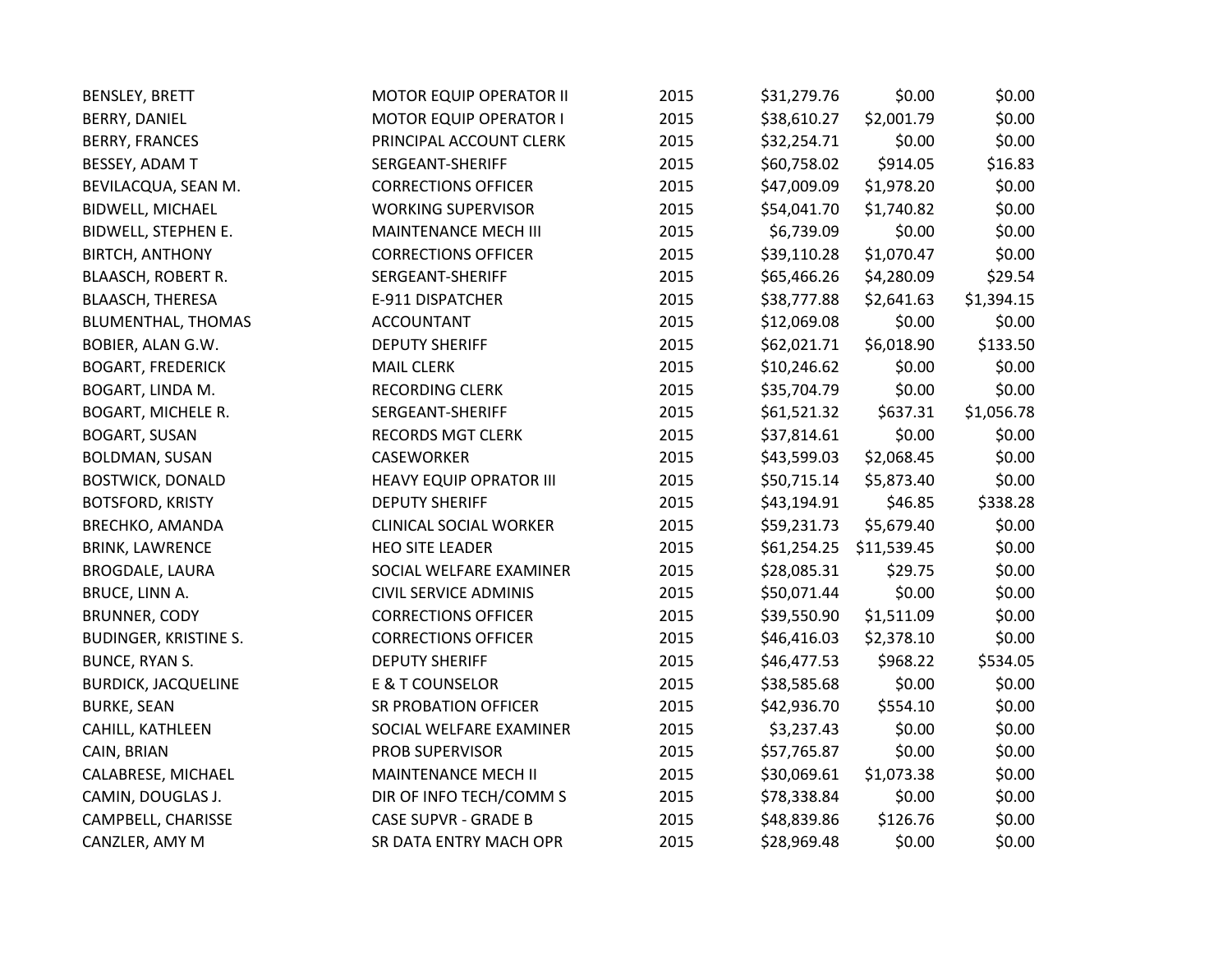| CARGILL, CHRISTEENIA  | DIR OF CHILD SPEC NEEDS        | 2015 | \$54,390.29 | \$0.00     | \$0.00     |
|-----------------------|--------------------------------|------|-------------|------------|------------|
| CARRIGG, STEPHANIE S. | PARALEGAL                      | 2015 | \$43,891.01 | \$0.00     | \$0.00     |
| CASE, RAYMOND P.      | <b>TIOGA COUNTY LEGISLATOR</b> | 2015 | \$9,975.00  | \$0.00     | \$0.00     |
| CHANDLER, LISA C.     | MOTOR VEHICLE EXAMINER         | 2015 | \$27,560.65 | \$0.00     | \$0.00     |
| CHILSON, BETTY        | <b>ACCT CLERK - TYPIST</b>     | 2015 | \$33,123.48 | \$0.00     | \$0.00     |
| CHILSON, TARA         | SOCIAL WELFARE EXAMINER        | 2015 | \$31,787.66 | \$163.10   | \$0.00     |
| CLARK, KIMBERLY A.    | PRIN SOC WELF EXAMINER         | 2015 | \$54,179.32 | \$1,457.02 | \$0.00     |
| CLARK, VERA           | <b>ACCT CLERK - TYPIST</b>     | 2015 | \$26,844.20 | \$0.00     | \$0.00     |
| CLINE, THOMAS R.      | 2ND ASST PUB DEFENDER          | 2015 | \$37,979.27 | \$0.00     | \$0.00     |
| COLE, CHRISTINA C.    | <b>CORRECTIONS OFFICER</b>     | 2015 | \$33,551.52 | \$684.10   | \$0.00     |
| COLE, STEPHANIE A.    | E-911 DISPATCHER               | 2015 | \$40,820.98 | \$2,409.19 | \$64.93    |
| <b>CONKLIN, APRIL</b> | SR SOC WELFARE EXAMINER        | 2015 | \$6,888.89  | \$0.00     | \$0.00     |
| CONMY, SUZANNE W.     | <b>SR CASEWORKER</b>           | 2015 | \$48,803.50 | \$5,480.48 | \$0.00     |
| COOK, KELLEY          | SR CLIN SOC WKR (CMH)          | 2015 | \$36,546.90 | \$0.00     | \$0.00     |
| COOKE, MICHAEL        | SR CLIN SOC WKR (CMH)          | 2015 | \$55,953.43 | \$0.00     | \$0.00     |
| CORNEBY, JESSICA      | <b>TYPIST</b>                  | 2015 | \$25,206.20 | \$0.00     | \$0.00     |
| CORNELL, DARCY M      | PROBATION OFFICER              | 2015 | \$4,484.49  | \$0.00     | \$0.00     |
| CORNELL, JAMES        | PARALEGAL                      | 2015 | \$41,312.26 | \$0.00     | \$0.00     |
| CORNWELL, JOHN D.     | <b>DEPUTY SHERIFF</b>          | 2015 | \$59,971.16 | \$7,297.21 | \$1,434.97 |
| COSTANTINI, JOYCE     | SR MOTOR VEH LIC CLERK         | 2015 | \$31,681.26 | \$0.00     | \$0.00     |
| CUSHMAN, BARBARA L.   | <b>ACCT CLERK - TYPIST</b>     | 2015 | \$30,538.27 | \$0.00     | \$0.00     |
| DALORA, JOSEPH        | <b>CORRECTIONS OFFICER P/T</b> | 2015 | \$3,866.15  | \$0.00     | \$0.00     |
| DAVIS, ANNE M.        | SEC 1ST ASST CO ATTNY          | 2015 | \$42,214.60 | \$0.00     | \$0.00     |
| DE PUMPO, ROSEMARY    | SOCIAL WELFARE EXAMINER        | 2015 | \$4,331.20  | \$0.00     | \$0.00     |
| DECKER, SHELLIANNA    | E-911 DISPATCHER               | 2015 | \$44,328.28 | \$718.44   | \$12.40    |
| DELANEY, MICHELE      | PARALEGAL P/T                  | 2015 | \$13,352.47 | \$0.00     | \$0.00     |
| DELBIANCO, KENNETH    | <b>COMIS PUBLIC WORKS</b>      | 2015 | \$38,848.59 | \$0.00     | \$0.00     |
| DELMAGE JR, JOHN H.   | <b>DEPUTY SHERIFF</b>          | 2015 | \$59,248.50 | \$3,387.31 | \$1,206.36 |
| DELMAGE, JOSHUA       | <b>DEPUTY SHERIFF</b>          | 2015 | \$50,620.37 | \$1,259.22 | \$1,253.57 |
| DHUY, BRIAN           | <b>CORRECTIONS OFFICER</b>     | 2015 | \$53,671.29 | \$0.00     | \$0.00     |
| DITURSI, KERRI        | <b>CLINICAL SOCIAL WORKER</b>  | 2015 | \$45,235.31 | \$0.00     | \$0.00     |
| DIXSON, RICHARD P.    | SR COMP MAINT TECH             | 2015 | \$44,998.27 | \$0.00     | \$0.00     |
| DONNELLY, VALERIE     | <b>TYPIST</b>                  | 2015 | \$2,587.48  | \$0.00     | \$0.00     |
| DOUGHERTY, MAUREEN L. | <b>CLERK TC CO LEGISLATURE</b> | 2015 | \$78,028.98 | \$0.00     | \$0.00     |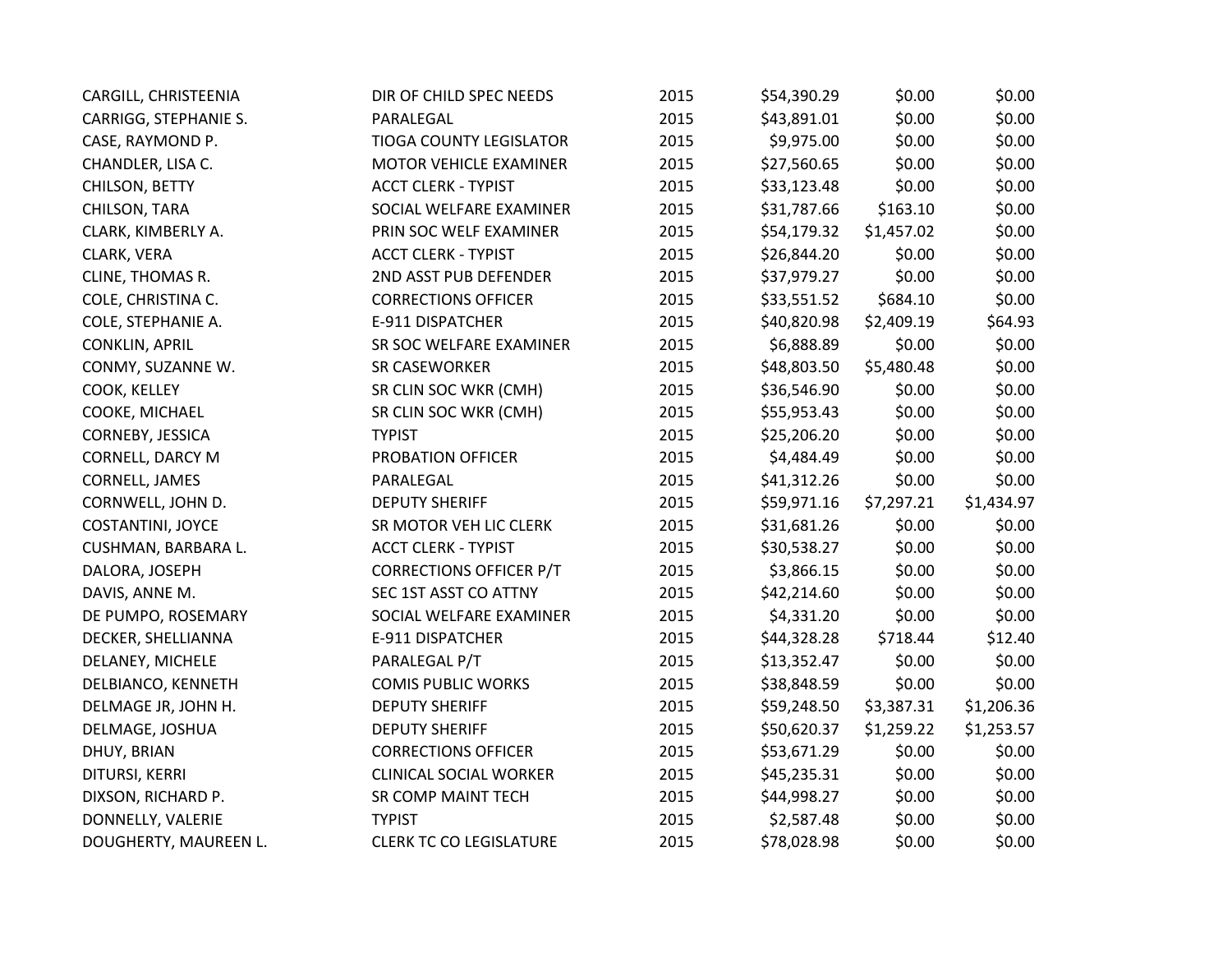| DRAKE, KARA A.                | <b>ACCT CLERK - TYPIST</b>     | 2015 | \$28,060.82 | \$0.00     | \$0.00     |
|-------------------------------|--------------------------------|------|-------------|------------|------------|
| DUNBAR, JUDY                  | <b>SR TYPIST</b>               | 2015 | \$32,407.56 | \$0.00     | \$0.00     |
| DUVARNEY, STEVEN G.           | CHIEF E-911 DISPATCHER         | 2015 | \$60,521.97 | \$2,109.15 | \$11.70    |
| EDWARDS, CHAD M.              | <b>CORRECTIONS SERGEANT</b>    | 2015 | \$49,768.52 | \$698.00   | \$0.00     |
| EDWARDS, JONATHON E.          | <b>CORRECTIONS SERGEANT</b>    | 2015 | \$50,152.63 | \$779.82   | \$0.00     |
| ELLIS, LAURA                  | SR ACCT CLERK - TYPIST         | 2015 | \$37,019.98 | \$0.00     | \$0.00     |
| ERVAY, ALAN                   | MECHANIC / WORKING SUPR        | 2015 | \$60,146.38 | \$2,656.93 | \$0.00     |
| ERVAY, ROBERT                 | E-911 DISPATCHER               | 2015 | \$41,719.50 | \$2,814.30 | \$1,760.60 |
| <b>ESCHLER, SUSAN</b>         | <b>COMMUNITY SERV WORKER</b>   | 2015 | \$11,511.41 | \$0.00     | \$0.00     |
| FABREGAS, DANIELLE L.         | <b>CLINICAL SOCIAL WORKER</b>  | 2015 | \$8,261.84  | \$446.64   | \$0.00     |
| FAY, CHRISTINE                | <b>CLINICAL SOCIAL WORKER</b>  | 2015 | \$54,138.55 | \$0.00     | \$0.00     |
| FEDOCK, DONALD J.             | <b>CORRECTIONS OFFICER P/T</b> | 2015 | \$348.59    | \$0.00     | \$0.00     |
| FEDOROWICZ, CONNIE            | ASST FIRE COORD P/T            | 2015 | \$8,921.27  | \$0.00     | \$0.00     |
| FEDOROWICZ, STEPHEN V.        | <b>ASST FIRE COORD P/T</b>     | 2015 | \$4,217.74  | \$0.00     | \$0.00     |
| FELTEY, JOHN J.               | <b>HEAVY EQUIP OPERATOR II</b> | 2015 | \$46,544.02 | \$2,747.06 | \$0.00     |
| FETHERBAY, REBECCA            | PRIN SOC WELF EXAMINER         | 2015 | \$47,579.58 | \$2,013.31 | \$0.00     |
| FIGGS, ANGELA                 | SOCIAL WELFARE EXAMINER        | 2015 | \$4,663.79  | \$0.00     | \$0.00     |
| FOOTE, SONJA                  | <b>SR CASEWORKER</b>           | 2015 | \$53,859.99 | \$6,202.71 | \$0.00     |
| FORD, KEVIN R.                | <b>ASST FIRE COORD P/T</b>     | 2015 | \$4,386.34  | \$0.00     | \$0.00     |
| FORREST, KENNETH A.           | <b>CORRECTIONS OFFICER</b>     | 2015 | \$45,924.72 | \$1,142.07 | \$0.00     |
| FORTIER, SUSAN G.             | DATA ENTRY MACH OPERATR        | 2015 | \$40,724.90 | \$0.00     | \$0.00     |
| <b>FOSTER, TOBY</b>           | PROBATION OFFICER              | 2015 | \$2,690.70  | \$0.00     | \$0.00     |
| FOX, RENEE L.                 | DEP DIR EMERG PREPARED         | 2015 | \$2,882.25  | \$0.00     | \$0.00     |
| FRENCH JR, KEITH              | <b>MAINTENANCE MECH I</b>      | 2015 | \$29,848.92 | \$735.00   | \$0.00     |
| FRENCH, LOGAN                 | <b>CORRECTIONS OFFICER</b>     | 2015 | \$34,343.47 | \$1,376.05 | \$0.00     |
| FRENZ, BERNADETTE A.          | <b>SUPVG CLIN SOC WKR</b>      | 2015 | \$70,127.93 | \$0.00     | \$0.00     |
| <b>GALLAGHER, THOMAS</b>      | <b>DEPUTY SHERIFF</b>          | 2015 | \$52,212.42 | \$2,727.25 | \$1,377.59 |
| GALLO, REBECCA E.             | MOTOR VEHICLE EXAMINER         | 2015 | \$25,195.82 | \$13.78    | \$0.00     |
| GARLITZ, PAUL B.              | <b>DEPUTY SHERIFF</b>          | 2015 | \$55,797.40 | \$1,119.68 | \$22.89    |
| <b>GARRISON, KATHERINE E.</b> | PRIN SOC WELF EXAMINER         | 2015 | \$47,581.38 | \$0.00     | \$0.00     |
| GARTENMAN, ERIC H.            | 2ND ASST PUB DEFENDER          | 2015 | \$46,133.38 | \$0.00     | \$0.00     |
| GAVIN, DANIEL G.              | <b>DEPUTY SHERIFF</b>          | 2015 | \$11,193.59 | \$6,537.81 | \$0.00     |
| GEHEN, CAROL L.               | REG PROF NURSE P/T             | 2015 | \$12,231.80 | \$0.00     | \$0.00     |
| <b>GENT, ANGELA</b>           | SOCIAL WELFARE EXAMINER        | 2015 | \$487.99    | \$0.00     | \$0.00     |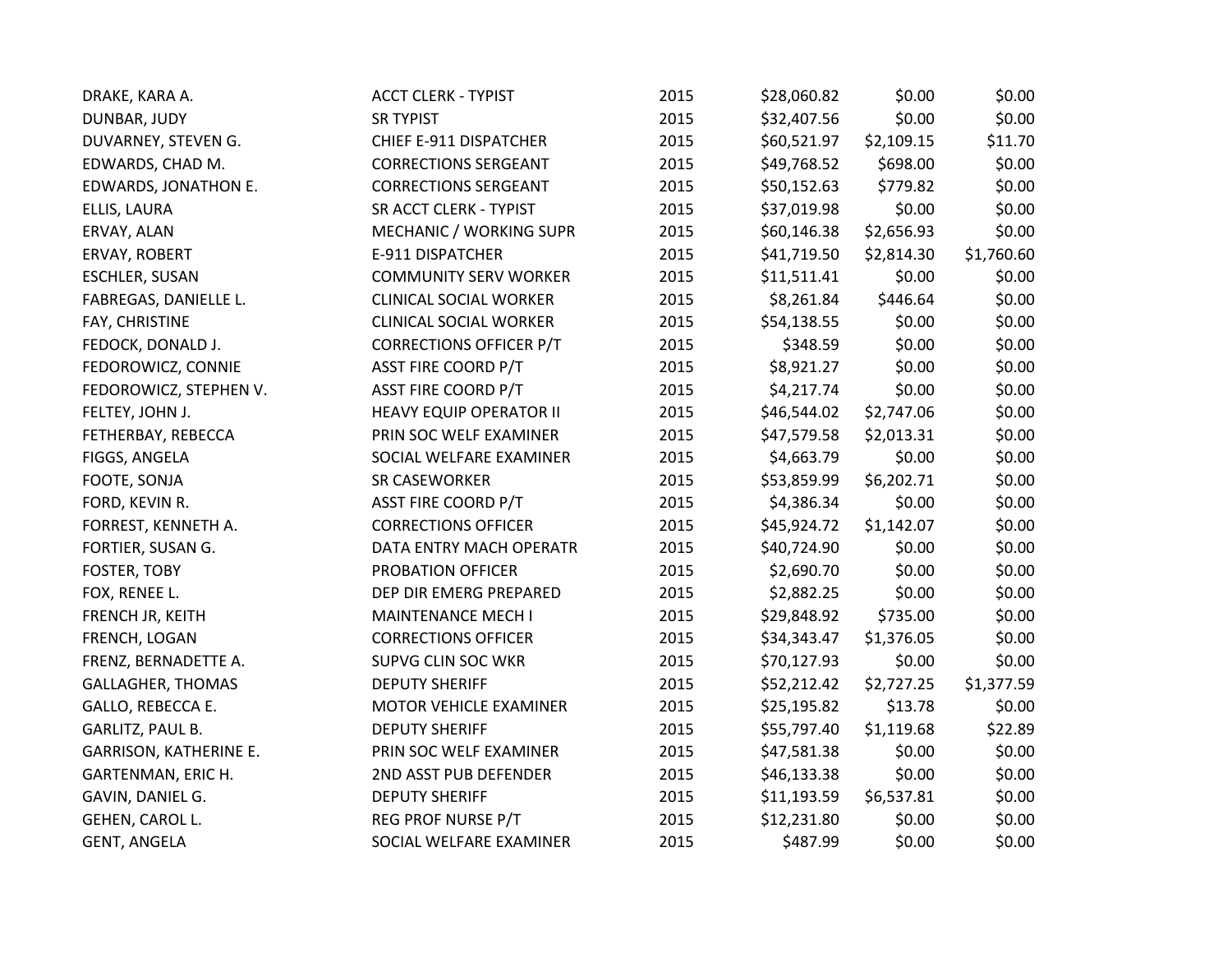| GILL, SARAH A.          | <b>DEPUTY SHERIFF</b>          | 2015 | \$30,720.92 | \$354.25   | \$237.72   |
|-------------------------|--------------------------------|------|-------------|------------|------------|
| GILLIGAN, DONNA         | SR ACCT CLERK - TYPIST         | 2015 | \$26,472.56 | \$0.00     | \$0.00     |
| GOODSPEED, DEBRA        | SOCIAL SERV EMPL SPEC          | 2015 | \$38,476.10 | \$0.00     | \$0.00     |
| GORMAN, RICHARD L.      | DEP SHERIFF P/T                | 2015 | \$7,818.86  | \$0.00     | \$0.00     |
| <b>GRAHAM, MICHAEL</b>  | <b>MOTOR EQUIP OPERATOR II</b> | 2015 | \$31,279.76 | \$0.00     | \$0.00     |
| GRANT, GARY             | DIR OF ADMIN SERVICES          | 2015 | \$65,642.10 | \$0.00     | \$0.00     |
| GRAVEN, IRENE C.        | ASSIGNED COUNSEL ADMIN         | 2015 | \$10,727.92 | \$0.00     | \$0.00     |
| <b>GRAVES, SUSAN</b>    | <b>SECRETARY TO DCS</b>        | 2015 | \$29,076.66 | \$0.00     | \$0.00     |
| <b>GREEN, JENNIFER</b>  | <b>CASE SUPVR - GRADE B</b>    | 2015 | \$51,160.92 | \$609.64   | \$0.00     |
| <b>GREENO, DARNELLE</b> | SOCIAL WELFARE EXAMINER        | 2015 | \$3,163.21  | \$0.00     | \$0.00     |
| <b>GREGORY, ROBERT</b>  | <b>CORRECTIONS OFFICER P/T</b> | 2015 | \$14,797.91 | \$0.00     | \$0.00     |
| GRESHAM, MARIE          | <b>CLINICAL SOCIAL WORKER</b>  | 2015 | \$53,552.34 | \$0.00     | \$0.00     |
| <b>GRIER, DEREK</b>     | <b>AUTOMOTIVE MECHANIC II</b>  | 2015 | \$39,306.33 | \$1,489.13 | \$0.00     |
| <b>GRIFFIN, DREW</b>    | SOFTWARE SUPPORT LIAISO        | 2015 | \$48,069.34 | \$0.00     | \$0.00     |
| <b>GRIFFIN, SUELLEN</b> | REAL PROP TAX SER TECH         | 2015 | \$14,262.12 | \$0.00     | \$0.00     |
| GROVER, WANDA           | TAX ROLL SUPERVISOR            | 2015 | \$39,141.44 | \$0.00     | \$0.00     |
| <b>GUNNING, MICHAEL</b> | <b>DEPUTY SHERIFF</b>          | 2015 | \$59,432.00 | \$3,378.96 | \$1,398.21 |
| <b>GUNTHER, SARAH</b>   | <b>TYPIST</b>                  | 2015 | \$26,837.93 | \$0.00     | \$0.00     |
| HALL, GREG S.           | <b>CORRECTIONS OFFICER</b>     | 2015 | \$54,738.41 | \$0.00     | \$0.00     |
| HALL, JENNY             | SOCIAL WELFARE EXAMINER        | 2015 | \$2,815.28  | \$0.00     | \$0.00     |
| HALL, LILA              | <b>DEPUTY COUNTY CLERK</b>     | 2015 | \$14,093.15 | \$0.00     | \$0.00     |
| HALLETT, RICHARD        | <b>INVESTIGATOR</b>            | 2015 | \$63,498.06 | \$3,499.39 | \$171.44   |
| HAMMOND, GARY J.        | <b>COMIS PUBLIC WORKS</b>      | 2015 | \$86,282.76 | \$0.00     | \$0.00     |
| HAMMOND, GERALDINE M.   | SOCIAL WELFARE EXAMINER        | 2015 | \$29,075.34 | \$0.00     | \$0.00     |
| HANBURY, LUCINDA L.     | PROB SUPERVISOR                | 2015 | \$30,565.86 | \$0.00     | \$0.00     |
| HAND, JERAD             | E911 DISPATCHER/TRAINEE        | 2015 | \$29,434.68 | \$2,260.39 | \$1,470.35 |
| HARRIS, ELIZABETH K.    | E-911 DISPATCHER               | 2015 | \$47,491.37 | \$3,278.42 | \$1,660.56 |
| HARRIS, NATE M.         | <b>CORRECTIONS OFFICER</b>     | 2015 | \$40,776.09 | \$2,736.28 | \$0.00     |
| HARRIS, SHERRI          | PRINCIPAL ACCOUNT CLERK        | 2015 | \$40,364.82 | \$0.00     | \$0.00     |
| HARTBLAY, MERRIT        | CERT ALCOHOL&DRUG COUNS        | 2015 | \$7,324.67  | \$0.00     | \$0.00     |
| HASKELL, CATHY A.       | DEP CLERK TO TC LEGIS          | 2015 | \$52,106.61 | \$0.00     | \$0.00     |
| HASKETT, SUSAN          | SOFTWARE SUPPORT LIAISO        | 2015 | \$41,935.58 | \$0.00     | \$0.00     |
| HASKINS, DENISE         | <b>TYPIST</b>                  | 2015 | \$30,120.20 | \$0.00     | \$0.00     |
| HAWLEY, MAUREEN A.      | YOUTH BUREAU DIRECTOR          | 2015 | \$10,204.32 | \$0.00     | \$0.00     |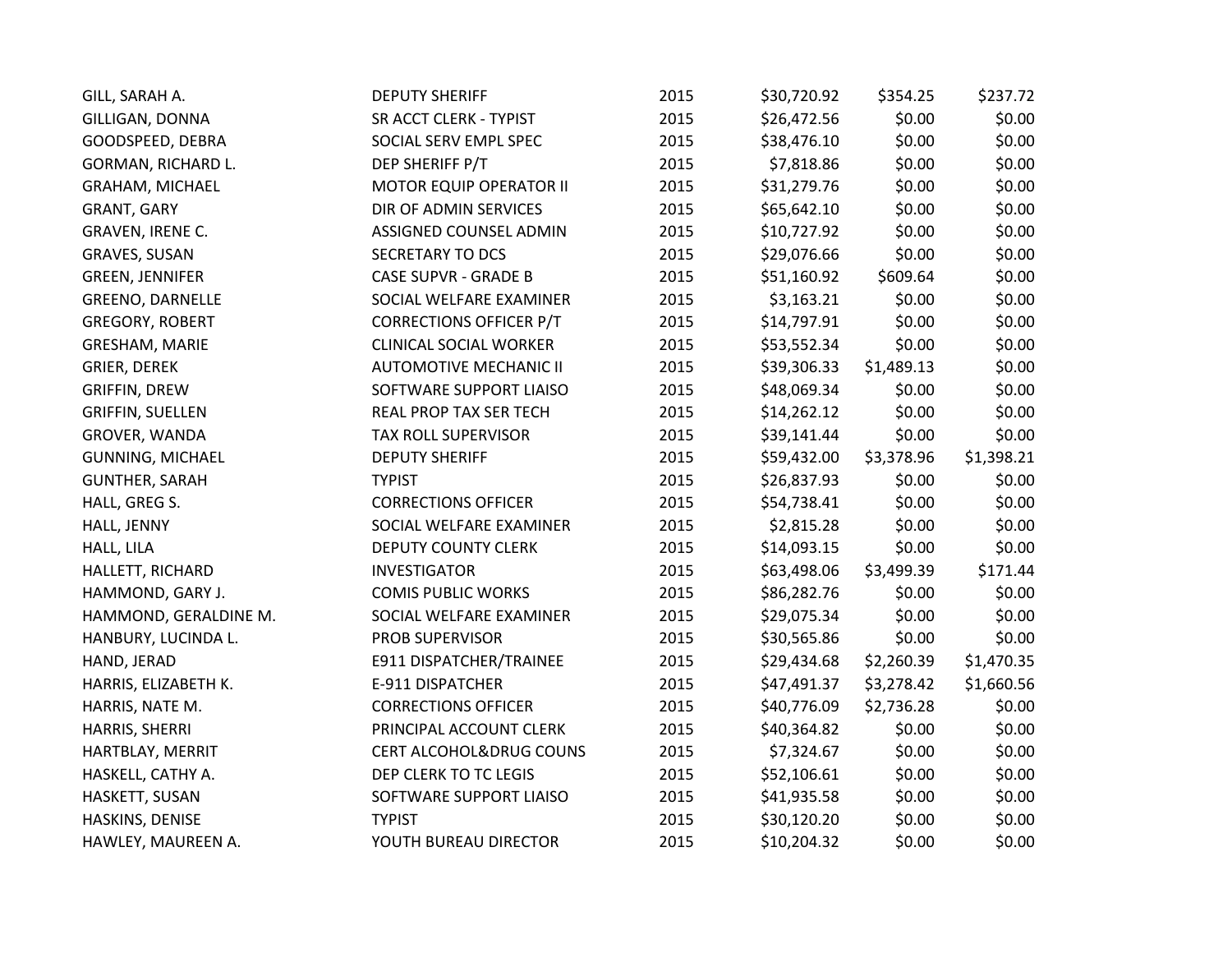| HEATH, CYNTHIA M.       | PAYROLL SUPERVISOR             | 2015 | \$11,391.89 | \$812.47    | \$0.00     |
|-------------------------|--------------------------------|------|-------------|-------------|------------|
| HENRY, BRIAN R.         | <b>DEPUTY SHERIFF</b>          | 2015 | \$61,282.25 | \$4,175.82  | \$1,237.12 |
| HENRY, NANCY            | <b>CIVIL SERVICE ASSISTANT</b> | 2015 | \$33,195.10 | \$0.00      | \$0.00     |
| HEPFNER, FREDERICK      | <b>VETERAN'S SERVICE OFF</b>   | 2015 | \$14,071.86 | \$0.00      | \$0.00     |
| HERBERT, STEPHEN        | <b>SR CASEWORKER</b>           | 2015 | \$45,187.22 | \$1,614.26  | \$0.00     |
| HERRALA, ERICKA S.      | <b>CORRECTIONS OFFICER P/T</b> | 2015 | \$1,950.32  | \$0.00      | \$0.00     |
| HEWITT, SUSAN           | SUPVG CERT A&D COUNSEL         | 2015 | \$59,212.07 | \$0.00      | \$0.00     |
| HEYMAN, KIMBERLY        | SOCIAL SERV EMPL SPEC          | 2015 | \$41,272.91 | \$0.00      | \$0.00     |
| HILL, TRACY L.          | SOCIAL WELFARE EXAMINER        | 2015 | \$41,033.33 | \$316.80    | \$0.00     |
| HOBART, JESSICA M.      | PAYROLL SUPERVISOR             | 2015 | \$38,906.56 | \$0.00      | \$0.00     |
| HOBLER, JESSICA K.      | PROBATION OFFICER              | 2015 | \$41,842.61 | \$0.00      | \$0.00     |
| HOGAN, MARGARET         | <b>CORRECTIONS OFFICER</b>     | 2015 | \$37,113.61 | \$2,287.96  | \$0.00     |
| HOGAN, MARY E.          | <b>COMPUTER PGMER (SPEC)</b>   | 2015 | \$54,585.70 | \$0.00      | \$0.00     |
| HOLBROOK, DOREEN        | SR ACCT CLERK - TYPIST         | 2015 | \$27,764.18 | \$0.00      | \$0.00     |
| HOLLENBECK, EARL        | <b>CORRECTIONS OFFICER</b>     | 2015 | \$62,143.06 | \$11,771.11 | \$0.00     |
| HOLLENBECK, EDDIE       | <b>TIOGA COUNTY LEGISLATOR</b> | 2015 | \$9,975.00  | \$0.00      | \$0.00     |
| <b>HOLLENBECK, RITA</b> | <b>CHIEF ACCOUNTANT</b>        | 2015 | \$81,994.40 | \$0.00      | \$0.00     |
| HOLLISTER, SHAWNA       | SOCIAL WELFARE EXAMINER        | 2015 | \$8,621.35  | \$0.00      | \$0.00     |
| HOLT, BRENDA            | <b>TYPIST</b>                  | 2015 | \$31,446.55 | \$0.00      | \$0.00     |
| HOOKER, HEIDI           | E-911 DISPATCHER               | 2015 | \$39,818.64 | \$6,526.68  | \$1,876.84 |
| HOPKINS, LAURA          | SR ACCT CLERK - TYPIST         | 2015 | \$12,881.33 | \$0.00      | \$0.00     |
| HORNICK, MARY ANNE      | <b>ACCT CLERK - TYPIST</b>     | 2015 | \$11,523.45 | \$1,254.70  | \$0.00     |
| HORTON, HEATHER         | SOCIAL SERV EMPL SPEC          | 2015 | \$37,966.90 | \$0.00      | \$0.00     |
| HOWARD, GARY W.         | <b>COUNTY SHERIFF</b>          | 2015 | \$79,655.17 | \$0.00      | \$0.00     |
| HUMES, KEVIN            | PARALEGAL                      | 2015 | \$33,780.99 | \$0.00      | \$0.00     |
| HUSEBY, TERIE W.        | CO DIR OF REAL PROP SVC        | 2015 | \$59,429.68 | \$0.00      | \$0.00     |
| HUTTLESTON, RICHARD L.  | TIOGA COUNTY LEGISLATOR        | 2015 | \$9,975.00  | \$0.00      | \$0.00     |
| IANNONE, CINDY A.       | <b>CORRECTIONS OFFICER</b>     | 2015 | \$53,745.37 | \$74.08     | \$0.00     |
| JACKSON, LEONARD L.     | DEP SHERIFF P/T                | 2015 | \$14,171.41 | \$0.00      | \$0.00     |
| JACKSON, MICHAEL A.     | <b>UNDERSHERIFF</b>            | 2015 | \$77,740.24 | \$0.00      | \$0.00     |
| JAMISON, KELSEY M.      | <b>CORRECTIONS OFFICER</b>     | 2015 | \$34,484.56 | \$1,617.14  | \$0.00     |
| JARDINE, ELAINE D.      | <b>COUNTY PLANNING DIRECTO</b> | 2015 | \$64,774.85 | \$0.00      | \$0.00     |
| JEFFERY, JARED          | <b>MOTOR EQUIP OPERATOR I</b>  | 2015 | \$37,503.76 | \$1,573.52  | \$0.00     |
| JENKINS, ELIZABETH      | <b>CASE SUPVR - GRADE B</b>    | 2015 | \$53,264.02 | \$409.78    | \$0.00     |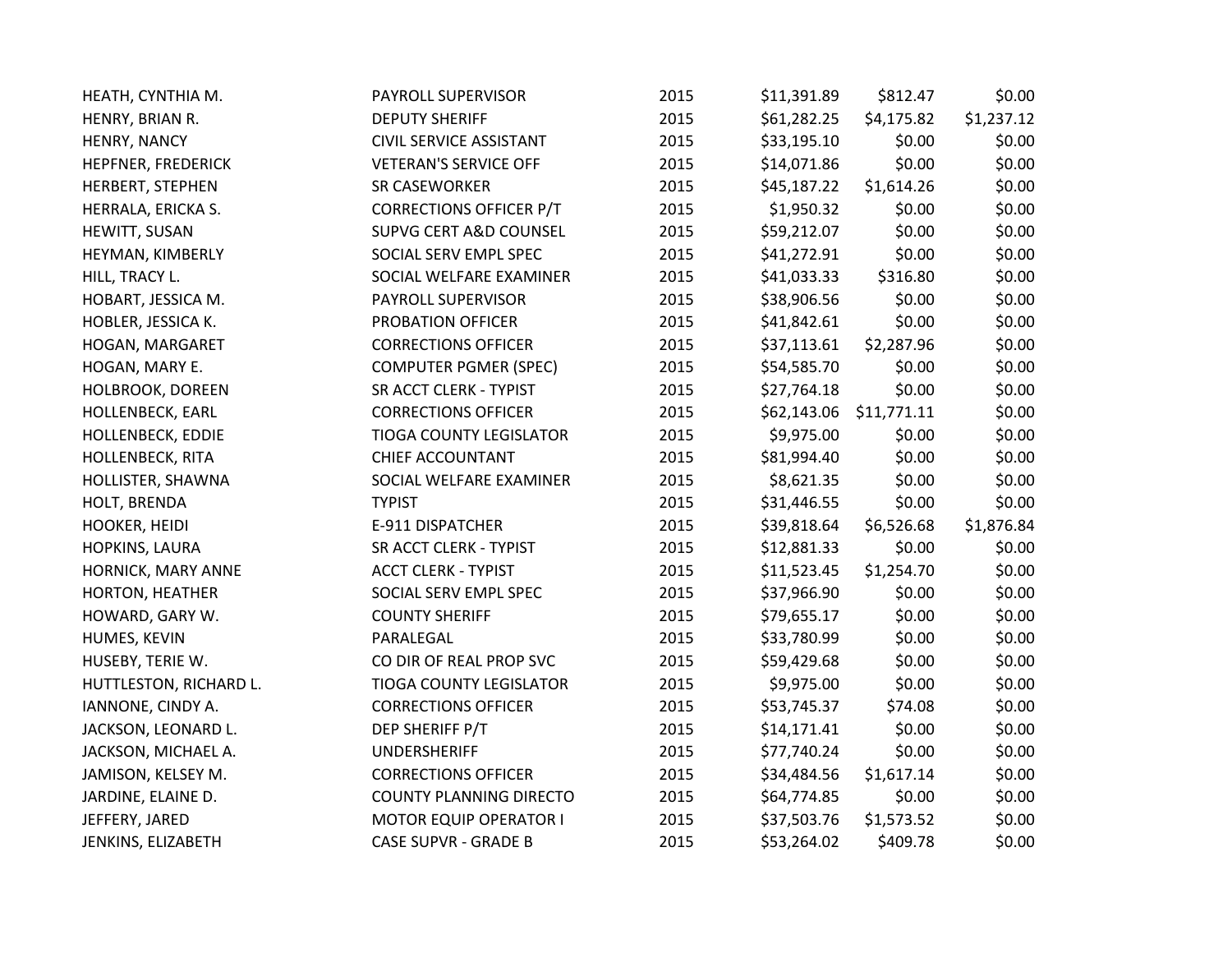| JEWELL, TIMOTHY J.     | <b>CAPTAIN-OPERATIONS OFFI</b> | 2015 | \$70,245.26 | \$0.00     | \$0.00     |
|------------------------|--------------------------------|------|-------------|------------|------------|
| JONES, BILL            | <b>SR PROBATION OFFICER</b>    | 2015 | \$47,558.95 | \$391.31   | \$0.00     |
| JONES, JAMES S.        | <b>CORRECTIONS OFFICER P/T</b> | 2015 | \$2,997.98  | \$0.00     | \$0.00     |
| JONES, KYRI L.         | <b>CORRECTIONS OFFICER P/T</b> | 2015 | \$13,499.80 | \$0.00     | \$0.00     |
| JUNKER, SANDRA J.      | DIR VET SRV AGENCY             | 2015 | \$15,502.49 | \$0.00     | \$0.00     |
| KALLIN, CHRISTOPHER L. | COORD CHILD SPPT ENFCMT        | 2015 | \$67,100.92 | \$0.00     | \$0.00     |
| KALLIN, KRISTEN S.     | SEC TO DIR OF PROBATION        | 2015 | \$40,331.54 | \$0.00     | \$0.00     |
| KAUFMAN, REBECCA       | DEP DIR OF PUB HEALTH          | 2015 | \$57,788.00 | \$0.00     | \$0.00     |
| <b>KEIL, JUDITH</b>    | <b>COOK</b>                    | 2015 | \$9,240.32  | \$0.00     | \$0.00     |
| KELLOGG, BEVERLY J.    | PRINCIPAL ACCOUNT CLERK        | 2015 | \$44,751.14 | \$0.00     | \$0.00     |
| KEMMERY, SHAWN P.      | <b>DEPUTY SHERIFF</b>          | 2015 | \$55,844.11 | \$49.48    | \$1,139.80 |
| KEMP, BRENDA A.        | <b>CORRECTIONS OFFICER</b>     | 2015 | \$45,385.16 | \$354.27   | \$0.00     |
| KENVILLE, WILLIAM M.   | <b>SAFETY OFFICER</b>          | 2015 | \$25,844.81 | \$0.00     | \$0.00     |
| KEOPHOMMA, JETRIN S.   | <b>CORRECTIONS OFFICER P/T</b> | 2015 | \$7,438.92  | \$0.00     | \$0.00     |
| KIDNEY, TINA           | <b>CORRECTIONS OFFICER</b>     | 2015 | \$55,885.65 | \$1,814.36 | \$0.00     |
| KIECHLE, FREDERICK A.  | PROBATION OFFICER              | 2015 | \$9,716.40  | \$0.00     | \$0.00     |
| KIPLING, JULIE L.      | <b>DEPUTY SHERIFF</b>          | 2015 | \$59,214.12 | \$4,250.97 | \$308.32   |
| KIPLING, RANDY E.      | LIEUTENANT                     | 2015 | \$68,320.48 | \$3,257.18 | \$63.65    |
| KNAPP, ALBERT          | PUB HEALTH SANITARIAN          | 2015 | \$42,637.07 | \$3,015.00 | \$0.00     |
| KNAPP, BETSY           | <b>ADMIN ASSISTANT</b>         | 2015 | \$39,267.93 | \$0.00     | \$0.00     |
| KONECNY, MICHELE L.    | <b>CORRECTIONS OFFICER</b>     | 2015 | \$50,119.75 | \$0.00     | \$0.00     |
| KOPALEK, TODD M.       | PUB HEALTH SANITARIAN          | 2015 | \$49,386.54 | \$3,000.00 | \$0.00     |
| KORBA, CHRISTOPHER     | DIR OF ADMIN SERVICES          | 2015 | \$59,585.91 | \$0.00     | \$0.00     |
| KORBAR, MEDARD         | <b>TECHNICAL FACILITY SUPR</b> | 2015 | \$45,011.06 | \$2,708.82 | \$0.00     |
| KOTIK, NADYA           | SOCIAL WELFARE EXAMINER        | 2015 | \$5,347.16  | \$0.00     | \$0.00     |
| KOVALOVSKY, CAROLA     | <b>SEC TO DIST ATTORNEY</b>    | 2015 | \$35,315.02 | \$0.00     | \$0.00     |
| KROHMALNEY, HEATHER D. | <b>CORRECTIONS OFFICER</b>     | 2015 | \$51,066.81 | \$694.86   | \$0.00     |
| KROM, JESSICA          | SOCIAL WELFARE EXAMINER        | 2015 | \$30,405.86 | \$0.00     | \$0.00     |
| LACEY, THOMAS          | <b>CASEWORKER</b>              | 2015 | \$26,755.00 | \$86.95    | \$0.00     |
| LANGAN, JOHN J         | COMIS BOARD OF ELEC            | 2015 | \$40,285.01 | \$0.00     | \$0.00     |
| LAVORE JR, FRANK P.    | SERGEANT-SHERIFF               | 2015 | \$63,124.51 | \$2,069.95 | \$1,227.33 |
| LAVORE, ASHLEY         | PROBATION OFFICER              | 2015 | \$41,181.77 | \$21.36    | \$0.00     |
| LAVORE, FRANCIS P. III | <b>CORRECTIONS OFFICER</b>     | 2015 | \$34,493.97 | \$1,626.55 | \$0.00     |
| LAX, THEODORE          | <b>DENTIST</b>                 | 2015 | \$21,975.18 | \$0.00     | \$0.00     |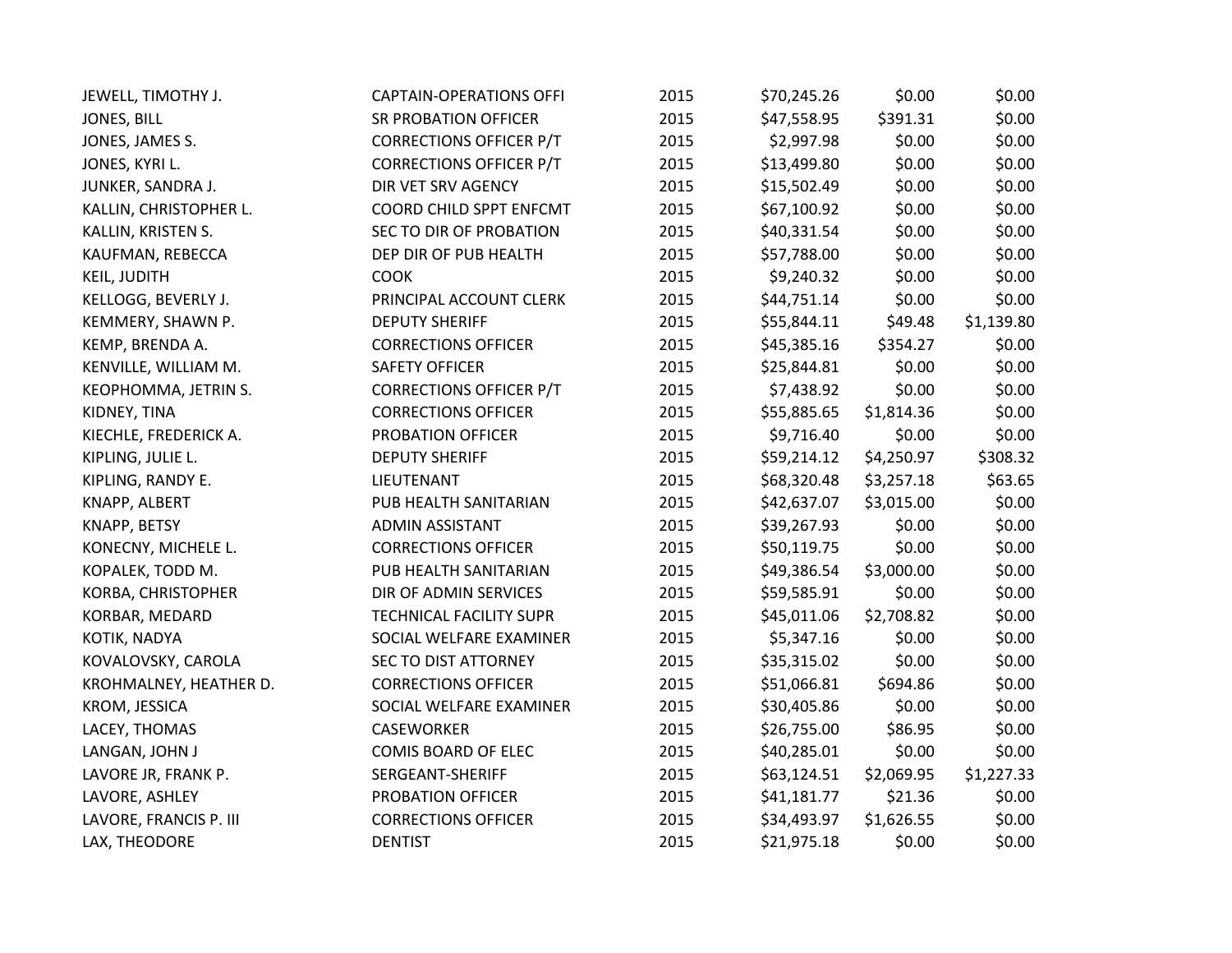| LAYMAN, VERA              | DEP COMM OF ELEC BOARD        | 2015 | \$25,779.58  | \$0.00     | \$0.00   |
|---------------------------|-------------------------------|------|--------------|------------|----------|
| LECOUNT, RICHARD W.       | DIR EMERG PREPAREDNESS        | 2015 | \$22,745.81  | \$0.00     | \$0.00   |
| LEONARD, NANCY            | <b>TYPIST (SEASONAL)</b>      | 2015 | \$3,778.79   | \$0.00     | \$0.00   |
| LEWIS, ALYSIA A.          | <b>EARLY INTER SERV COORD</b> | 2015 | \$33,381.38  | \$0.00     | \$0.00   |
| LEWIS, KEVIN              | DIR WEIGHTS & MSRS I PT       | 2015 | \$13,455.23  | \$0.00     | \$0.00   |
| LEWIS, NEIL J.            | <b>COUNTY CORONER</b>         | 2015 | \$1,941.46   | \$0.00     | \$0.00   |
| LISKE, DENISE BETH        | <b>SOC SVCS INVESTIGATOR</b>  | 2015 | \$38,890.69  | \$0.00     | \$0.00   |
| LITTLE, CLIFFORD R.       | <b>DEPUTY SHERIFF</b>         | 2015 | \$55,376.07  | \$591.09   | \$130.15 |
| LITTLE, LAURA S.          | SR CASEWORKER                 | 2015 | \$50,830.67  | \$4,626.11 | \$0.00   |
| LONGO, RYAN               | <b>DEPUTY SHERIFF</b>         | 2015 | \$39,798.23  | \$1,077.52 | \$408.46 |
| LOUNSBURY, TINA M.        | SR CASEWORKER/RN              | 2015 | \$61,367.93  | \$0.00     | \$0.00   |
| LUCE, CRYSTAL             | <b>SR TYPIST</b>              | 2015 | \$31,029.65  | \$0.00     | \$0.00   |
| LUTHER, CAROL P.          | <b>RECORDS MGT CLERK</b>      | 2015 | \$42,150.96  | \$0.00     | \$0.00   |
| MACNAUGHTON, JOYLYNN      | SR CASEWORKER                 | 2015 | \$45,944.65  | \$3,209.22 | \$0.00   |
| MADISON, KRISTINE         | SR ACCT CLERK - TYPIST        | 2015 | \$29,939.11  | \$0.00     | \$0.00   |
| MALEC, MARYANNE           | CASEWORKER                    | 2015 | \$52,387.47  | \$3,686.34 | \$0.00   |
| MALLERY, JUDITH L.        | E-911 DISPATCHER              | 2015 | \$42,076.37  | \$3,177.31 | \$40.80  |
| MANCINI, CHERYL A.        | <b>1ST ASST DIST ATTORNEY</b> | 2015 | \$54,526.29  | \$0.00     | \$0.00   |
| MARCOCCI, DAVID           | MAINTENANCE MECH III          | 2015 | \$40,626.08  | \$0.00     | \$0.00   |
| MAREAN, ERIN              | <b>CLINICAL SOCIAL WORKER</b> | 2015 | \$58,173.53  | \$4,621.12 | \$0.00   |
| MARSH, BRYAN R.           | <b>CORRECTIONS OFFICER</b>    | 2015 | \$40,284.31  | \$4,562.50 | \$0.00   |
| MARSH, DONALD             | <b>CASE SUPVR - GRADE B</b>   | 2015 | \$15,001.39  | \$0.00     | \$0.00   |
| MARSH, JORDAN R.          | <b>COMMUNITY SERV WORKER</b>  | 2015 | \$26,472.68  | \$0.00     | \$0.00   |
| MARSH, NATHANIEL          | <b>CORRECTIONS LIEUTENANT</b> | 2015 | \$62,930.30  | \$0.00     | \$0.00   |
| MARTIN, KIRK O.           | <b>DISTRICT ATTORNEY</b>      | 2015 | \$157,758.57 | \$0.00     | \$0.00   |
| MATHEWSON, KAREN          | SR ACCT CLERK - TYPIST        | 2015 | \$27,668.46  | \$0.00     | \$0.00   |
| MATTISON-CORNEBY, CAMILLE | <b>SEC TO PERSONNEL OFF</b>   | 2015 | \$32,012.82  | \$0.00     | \$0.00   |
| MCCAFFERTY, LISA          | PUBLIC HEALTH DIRECTOR        | 2015 | \$2,873.56   | \$0.00     | \$0.00   |
| MCCALL, SHERI             | <b>EMPLOYMENT CTR SUPERVR</b> | 2015 | \$53,387.93  | \$0.00     | \$0.00   |
| MCCANN, DENIS             | DIR OF ADMIN SERVICES         | 2015 | \$67,654.19  | \$0.00     | \$0.00   |
| MCCORMICK, BARBARA        | CONFIDENTIAL ASSISTANT        | 2015 | \$45,913.25  | \$0.00     | \$0.00   |
| MCCRONE, JEANETTE         | SR SOC WELFARE EXAMINER       | 2015 | \$38,904.46  | \$170.03   | \$0.00   |
| MCDERMOTT, LAURA          | NURSE PRACTITIONER P/T        | 2015 | \$766.67     | \$0.00     | \$0.00   |
| MCFADDEN, JAMES P.        | <b>COUNTY TREASURER</b>       | 2015 | \$65,172.33  | \$0.00     | \$0.00   |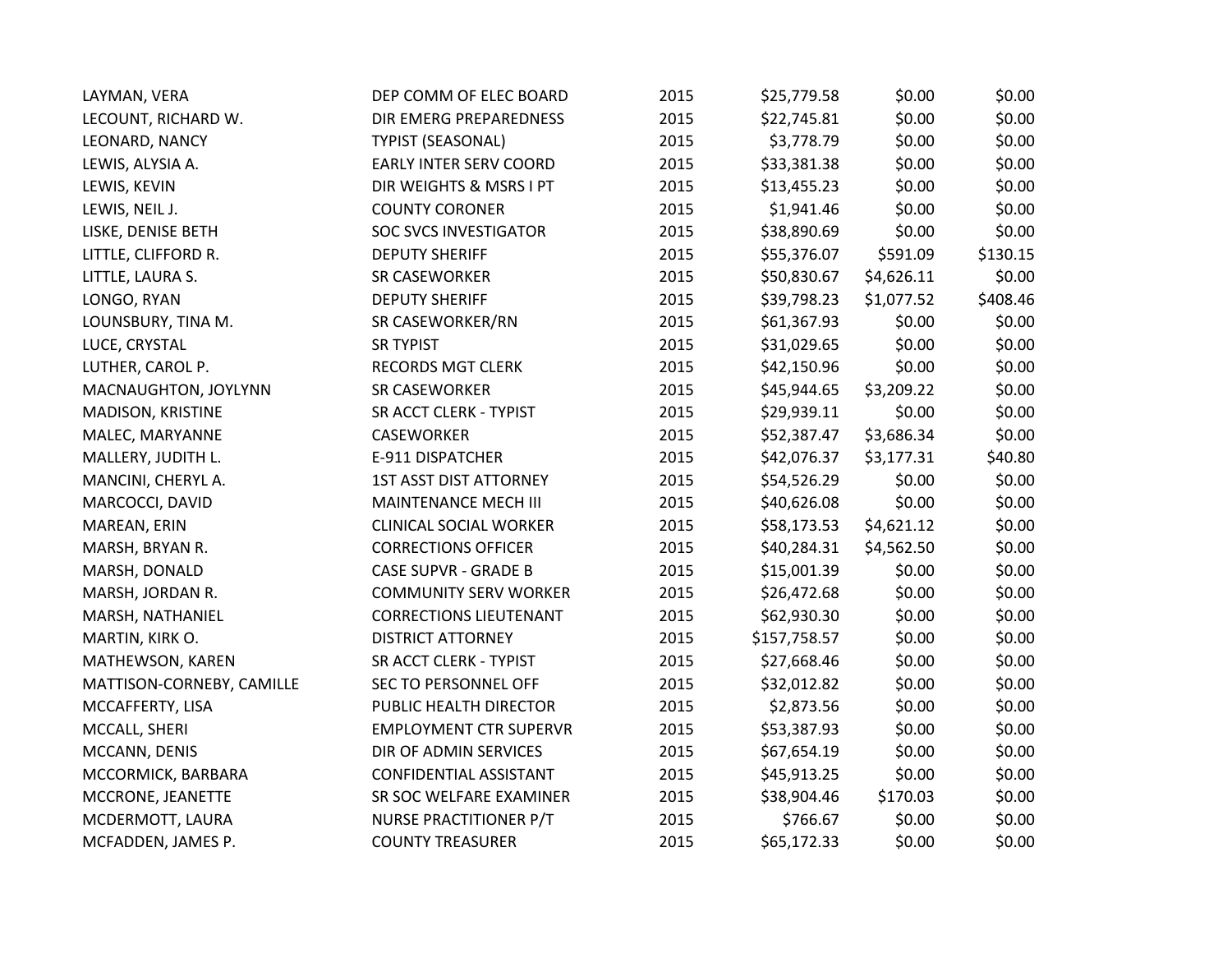| MCKEE, MARY E.             | SOCIAL SERV EMPL SPEC          | 2015 | \$45,056.20 | \$0.00     | \$0.00   |
|----------------------------|--------------------------------|------|-------------|------------|----------|
| MCMANUS, SUZANNE           | <b>VOTING MACHINE TECH</b>     | 2015 | \$6,363.38  | \$0.00     | \$0.00   |
| MEDINA, SUSAN              | DIR OF DENTAL HEALTH SV        | 2015 | \$54,607.46 | \$0.00     | \$0.00   |
| MEDOVICH, CODY J.          | <b>CORRECTIONS OFFICER</b>     | 2015 | \$37,611.34 | \$4,443.92 | \$0.00   |
| MILLER, KELLY              | SR SOC WELFARE EXAMINER        | 2015 | \$44,300.53 | \$0.00     | \$0.00   |
| MILLER, LOGAN L.           | <b>CORRECTIONS OFFICER P/T</b> | 2015 | \$1,262.68  | \$0.00     | \$0.00   |
| MILLER, MELANIE            | <b>COMMUNITY HEALTH NURSE</b>  | 2015 | \$54,900.44 | \$0.00     | \$0.00   |
| MILLER, TODD               | <b>1ST ASST PUB DEFENDER</b>   | 2015 | \$39,110.88 | \$0.00     | \$0.00   |
| MINER, LAURIE              | <b>CASEWORKER</b>              | 2015 | \$42,332.08 | \$1,171.67 | \$0.00   |
| MOBILIO, MICHAEL D         | <b>CORRECTIONS OFFICER P/T</b> | 2015 | \$3,054.82  | \$0.00     | \$0.00   |
| MONELL, S. TRACY           | <b>TIOGA COUNTY LEGISLATOR</b> | 2015 | \$9,975.00  | \$0.00     | \$0.00   |
| MOORE, SARAH J.            | <b>SR CASEWORKER</b>           | 2015 | \$45,892.51 | \$2,727.35 | \$0.00   |
| MORGAN, DEAN               | <b>CODE ENFORCE OFFICER</b>    | 2015 | \$897.84    | \$0.00     | \$0.00   |
| MORGAN, HEATHER            | PUBLIC HEALTH EDUCATOR         | 2015 | \$41,530.69 | \$0.00     | \$0.00   |
| MORGAN, LORI               | DIR OF COMMUNITY SERV          | 2015 | \$85,645.60 | \$0.00     | \$0.00   |
| MORLEY, JOSHUA             | MAINTENANCE MECH I             | 2015 | \$39,855.96 | \$1,945.00 | \$0.00   |
| MORYKAN, DENISE            | <b>TYPIST</b>                  | 2015 | \$25,798.22 | \$0.00     | \$0.00   |
| MOULTON, WAYNE T.          | SR INVESTIGATOR                | 2015 | \$68,177.48 | \$2,993.63 | \$184.31 |
| MUCKEY JR, JASON           | <b>CORRECTIONS OFFICER</b>     | 2015 | \$28,789.16 | \$2,516.98 | \$0.00   |
| MURPHY, LAURAN             | <b>CASE SUPVR - GRADE B</b>    | 2015 | \$49,166.92 | \$539.04   | \$0.00   |
| MURRAY, THOMAS             | <b>MAINTENANCE MECH II</b>     | 2015 | \$39,941.92 | \$2,899.28 | \$0.00   |
| MYERS, BRYANT              | <b>ECONOMIC DEV SPECIALIST</b> | 2015 | \$30,634.41 | \$0.00     | \$0.00   |
| MYERS, LINDA M.            | <b>COMMUNITY SERV WORKER</b>   | 2015 | \$33,838.33 | \$0.00     | \$0.00   |
| NALEPA, SHAWN J.           | <b>INVESTIGATOR</b>            | 2015 | \$64,178.49 | \$4,187.25 | \$164.01 |
| NELSON, JANIS R.           | <b>RECORDING CLERK</b>         | 2015 | \$22,081.38 | \$0.00     | \$0.00   |
| NOLAN, EUGENE J            | <b>COOK</b>                    | 2015 | \$8,788.80  | \$0.00     | \$0.00   |
| NORRIS, JOHN               | <b>CASEWORKER</b>              | 2015 | \$48,147.16 | \$1,807.81 | \$0.00   |
| NORTHUP, KAREN             | SOCIAL WELFARE EXAMINER        | 2015 | \$30,389.46 | \$135.36   | \$0.00   |
| NUGENT, SANDRA R.          | <b>SUPPORT INVESTIGATOR</b>    | 2015 | \$44,949.93 | \$0.00     | \$0.00   |
| O'CONNELL, JANICE E.       | SR CASEWORKER                  | 2015 | \$56.03     | \$56.03    | \$0.00   |
| O'HARE, MICHELLE           | SOCIAL WELFARE EXAMINER        | 2015 | \$9,362.39  | \$0.00     | \$0.00   |
| O'KONSKY, SYDNEY D.        | <b>DEPUTY SHERIFF</b>          | 2015 | \$5,235.84  | \$0.00     | \$72.00  |
| OKRASINSKI JR., FRANCIS R. | <b>ASST FIRE COORD P/T</b>     | 2015 | \$7,200.30  | \$0.00     | \$0.00   |
| OLEVANO, CHRISTINA         | PUBLIC HEALTH EDUCATOR         | 2015 | \$40,448.42 | \$0.00     | \$0.00   |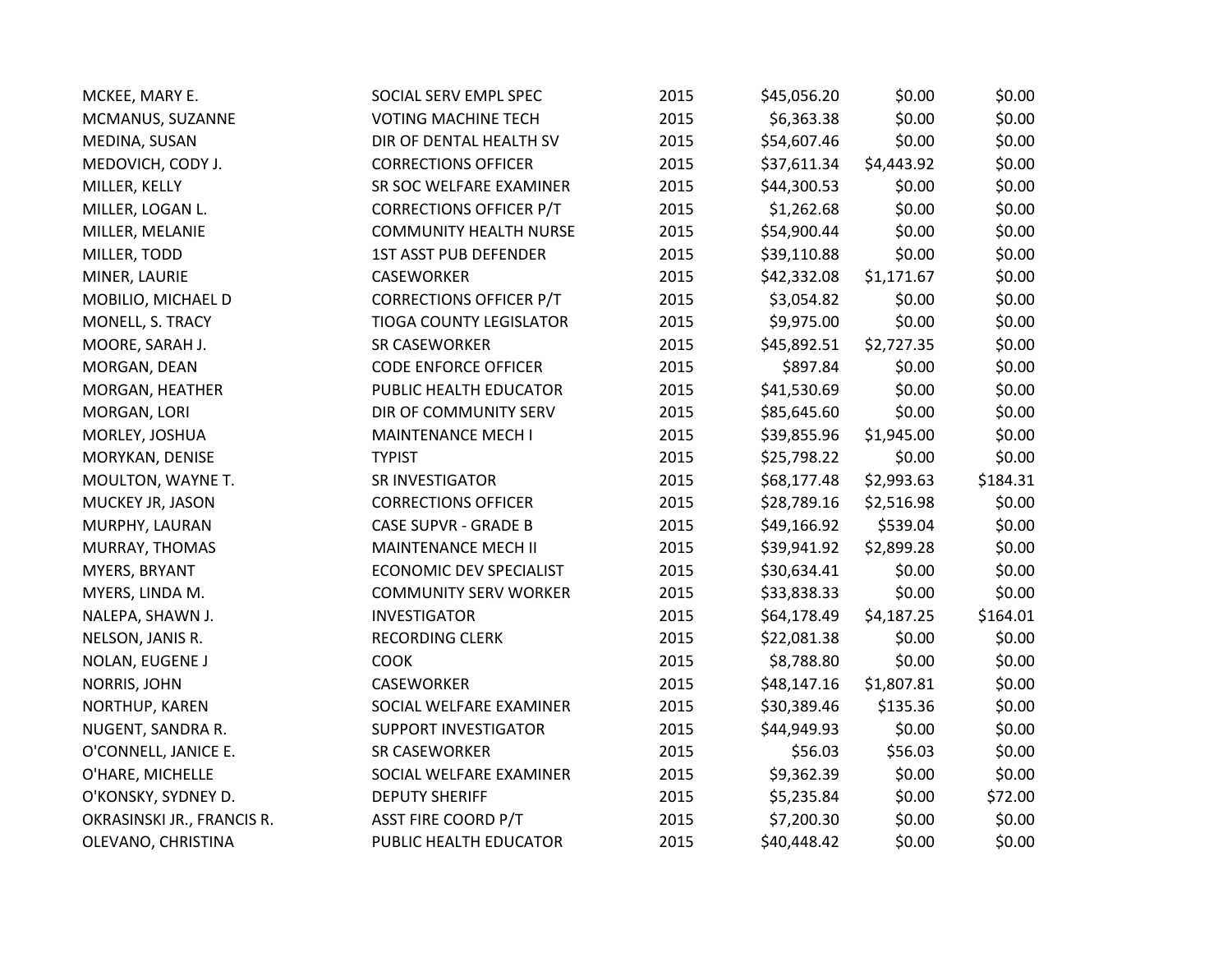| OLIN, MARGARETA C.            | <b>DEPUTY CO TREASURER</b>     | 2015 | \$50,237.61  | \$0.00     | \$0.00 |
|-------------------------------|--------------------------------|------|--------------|------------|--------|
| OLIVIERI, RAECHELL            | SOCIAL WELFARE EXAMINER        | 2015 | \$28,139.60  | \$0.00     | \$0.00 |
| O'ROURKE, BETHANY B.          | PERSONNEL OFFICER              | 2015 | \$84,023.16  | \$0.00     | \$0.00 |
| OSTRANDER, WILLIAM A.         | <b>GIS MANAGER</b>             | 2015 | \$52,217.89  | \$0.00     | \$0.00 |
| PALLADINO, RACHEL             | <b>CASEWORKER</b>              | 2015 | \$41,553.29  | \$392.88   | \$0.00 |
| PALOMBIZIO, TRACY             | SR CLIN SOC WKR (CMH)          | 2015 | \$55,977.77  | \$0.00     | \$0.00 |
| PELELLA, PALMER               | 2ND ASST DIST ATTORNEY         | 2015 | \$31,421.36  | \$0.00     | \$0.00 |
| PERDUE, GAIL                  | <b>EXECUTIVE SECRETARY</b>     | 2015 | \$44,281.37  | \$0.00     | \$0.00 |
| PERKINS, RICHARD              | DEP COMM OF PUBLIC WRKS        | 2015 | \$32,821.23  | \$0.00     | \$0.00 |
| PETERS, EMILY                 | <b>ASSISTANT ENGINEER</b>      | 2015 | \$44,592.82  | \$0.00     | \$0.00 |
| PFLEGHARDT-CHAMBERLAIN, CAROL | PUBLIC HEALTH NURSE            | 2015 | \$11,238.30  | \$233.86   | \$0.00 |
| PHILLIPS, AMBER J.            | <b>TYPIST</b>                  | 2015 | \$5,837.78   | \$0.00     | \$0.00 |
| PLACE, KIMBERLY               | SOCIAL WELFARE EXAMINER        | 2015 | \$31,871.72  | \$0.00     | \$0.00 |
| PLEW, TYLER F.                | <b>CORRECTIONS OFFICER P/T</b> | 2015 | \$3,573.36   | \$0.00     | \$0.00 |
| POFF, AMY E.                  | <b>BENEFITS MANAGER</b>        | 2015 | \$50,501.41  | \$0.00     | \$0.00 |
| POOLE, LISA                   | <b>DEPUTY COUNTY CLERK</b>     | 2015 | \$30,088.76  | \$0.00     | \$0.00 |
| POPIELARSKI, MARYLOU          | SOCIAL WELFARE EXAMINER        | 2015 | \$1,084.93   | \$0.00     | \$0.00 |
| POPPERT, BERNADETTE           | <b>CASEWORKER</b>              | 2015 | \$49,140.23  | \$6,437.57 | \$0.00 |
| POST, CHAD A.                 | <b>SR PROBATION OFFICER</b>    | 2015 | \$43,464.39  | \$1,570.57 | \$0.00 |
| POTTER, AMY                   | SR. PAYROLL CLERK              | 2015 | \$34,446.32  | \$0.00     | \$0.00 |
| POTTER, MARISSA               | <b>CLERK (SEASONAL)</b>        | 2015 | \$2,739.75   | \$0.00     | \$0.00 |
| PRATT, ELLEN                  | MATERIALS RECOVERY MGR         | 2015 | \$51,502.65  | \$0.00     | \$0.00 |
| PYHTILA, JEREMY               | <b>CASEWORKER</b>              | 2015 | \$45,997.28  | \$1,546.38 | \$0.00 |
| QUICK-ANDERSON, HEATHER       | SR ACCT CLERK - TYPIST         | 2015 | \$30,614.44  | \$0.00     | \$0.00 |
| QUIGLEY, JUDITH M.            | <b>COUNTY ATTORNEY</b>         | 2015 | \$104,814.11 | \$0.00     | \$0.00 |
| REESE, JACQUELINE M.          | SOCIAL WELFARE EXAMINER        | 2015 | \$8,554.20   | \$0.00     | \$0.00 |
| RESUE, MICHELE                | <b>CASE SUPVR - GRADE B</b>    | 2015 | \$48,967.64  | \$152.18   | \$0.00 |
| REYNOLDS, MARILYN B.          | SUPVG PUB HEALTH NURSE         | 2015 | \$62,489.05  | \$0.00     | \$0.00 |
| REYNOLDS, STACY               | <b>SEC TO PUB DEFENDER</b>     | 2015 | \$7,949.20   | \$0.00     | \$0.00 |
| RHODES, PAUL C.               | LIEUTENANT                     | 2015 | \$65,005.48  | \$0.00     | \$5.83 |
| RICE, GREGORY E.              | <b>CORRECTIONS OFFICER</b>     | 2015 | \$52,279.91  | \$1,907.96 | \$0.00 |
| RICH, JAMES                   | PUBLIC HEALTH DIRECTOR         | 2015 | \$41,840.65  | \$0.00     | \$0.00 |
| RICHARDS, ARRAH               | PAYROLL CLERK TYPIST           | 2015 | \$34,729.65  | \$8.97     | \$0.00 |
| RILEY, BARBARA L.             | <b>SR PROBATION OFFICER</b>    | 2015 | \$46,155.96  | \$0.00     | \$0.00 |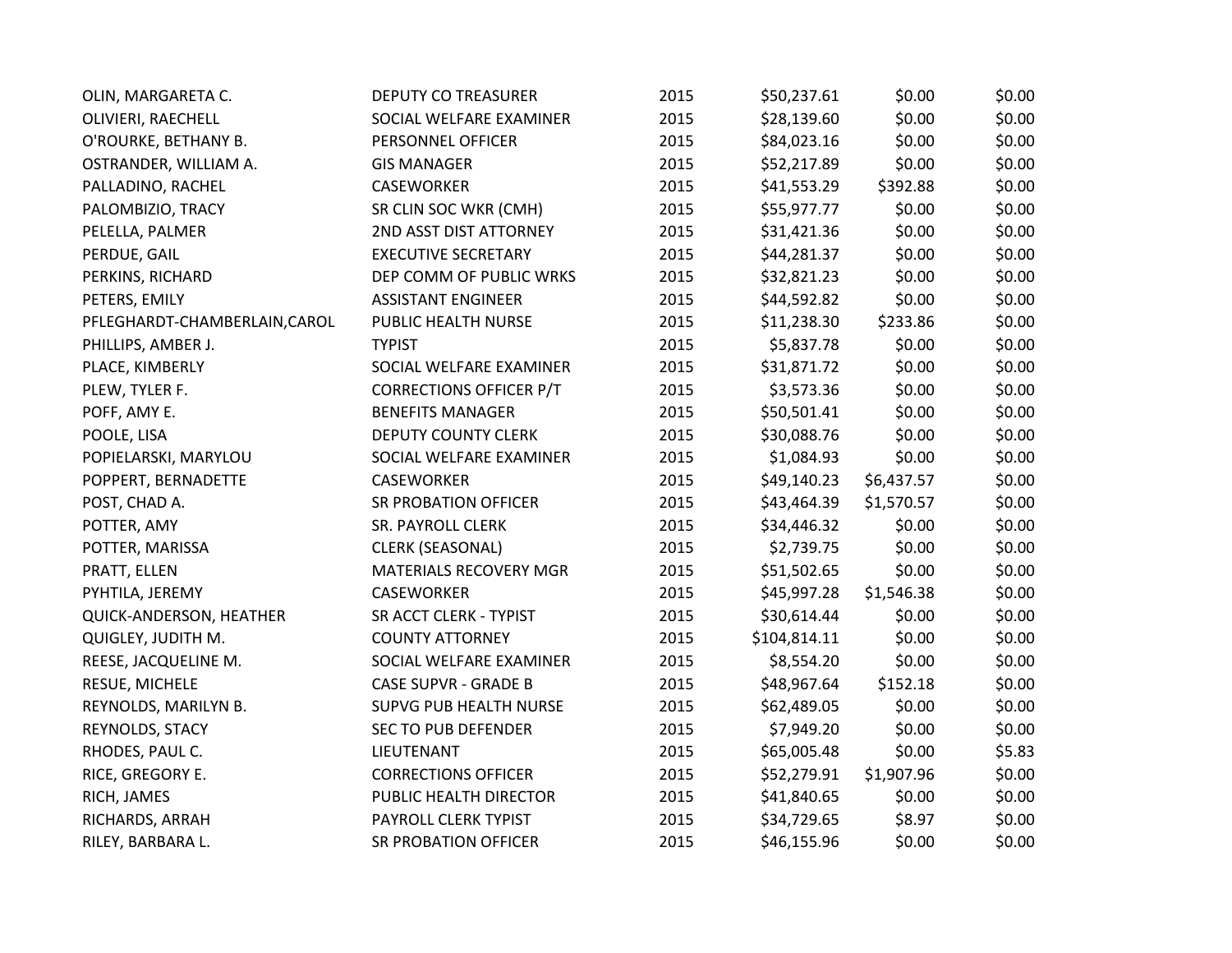| ROBERTO, DOMENICO       | TYPIST P/T                         | 2015 | \$8,606.76  | \$0.00      | \$0.00   |
|-------------------------|------------------------------------|------|-------------|-------------|----------|
| ROBERTS, MICHAEL        | <b>TIOGA COUNTY LEGISLATOR</b>     | 2015 | \$9,975.00  | \$0.00      | \$0.00   |
| ROBERTS, VINCENT        | MECHANIC / WORKING SUPR            | 2015 | \$44,773.66 | \$2,281.10  | \$0.00   |
| ROBINS, MICHELE I.      | SOCIAL WELFARE EXAMINER            | 2015 | \$42,830.09 | \$0.00      | \$0.00   |
| ROBSON-CROMER, MARCIA   | SR CLIN SOC WKR (CMH)              | 2015 | \$55,952.26 | \$0.88      | \$0.00   |
| ROCKWELL, BRYAN K.      | <b>WORKING SUPERVISOR</b>          | 2015 | \$72,319.41 | \$14,885.49 | \$0.00   |
| ROCKWELL, DIANE         | <b>SEC TO SHERIFF</b>              | 2015 | \$54,038.89 | \$0.00      | \$0.00   |
| RODRIGUEZ, KELLY        | <b>COMMUNITY SERV WORKER</b>       | 2015 | \$349.45    | \$0.00      | \$0.00   |
| ROOT, CHARLES           | WELF MNGMT SYST COORD              | 2015 | \$42,806.54 | \$58.26     | \$0.00   |
| ROOT, CHRISTIAN         | <b>1ST ASST CO ATTORNEY</b>        | 2015 | \$87,253.77 | \$0.00      | \$0.00   |
| ROSENBERGER, TERI       | PROB SUPERVISOR                    | 2015 | \$51,217.82 | \$1,553.83  | \$0.00   |
| ROSSI, ANDREA           | WLF MGMT SYST ASSISTANT            | 2015 | \$30,406.86 | \$0.00      | \$0.00   |
| ROSSI, MICHAEL          | <b>MOTOR EQUIP OPRATOR III</b>     | 2015 | \$33,441.35 | \$388.23    | \$0.00   |
| ROUGHT, LINDA D.        | <b>CORRECTIONS OFFICER</b>         | 2015 | \$71,800.86 | \$17,062.45 | \$0.00   |
| ROWLEY, DEBORAH L       | <b>TYPIST</b>                      | 2015 | \$26,837.99 | \$0.00      | \$0.00   |
| RUSPANTINI, JOSEPH M.   | <b>CORRECTIONS OFFICER</b>         | 2015 | \$15,493.60 | \$663.47    | \$0.00   |
| RUSSELL, ANDREW C.      | <b>CORRECTIONS OFFICER</b>         | 2015 | \$40,095.99 | \$2,056.18  | \$0.00   |
| RUSSELL, DAVID J.       | <b>CORRECTIONS OFFICER</b>         | 2015 | \$61,049.58 | \$8,729.27  | \$0.00   |
| RYAN, MATTHEW           | <b>CERT ALCOHOL&amp;DRUG COUNS</b> | 2015 | \$5,231.91  | \$0.00      | \$0.00   |
| SADDLEMIRE, SANDRA      | DEP COMM OF ELEC BOARD             | 2015 | \$32,620.64 | \$0.00      | \$0.00   |
| SALISBURY, SARAH        | <b>CLINICAL PROGRAM DIR</b>        | 2015 | \$61,590.86 | \$0.00      | \$0.00   |
| SAMPEY, JODI            | SUPVG CLIN SOC WKR                 | 2015 | \$65,176.93 | \$2,350.37  | \$0.00   |
| SAMPSON, LINDA          | SEC TO ECON DEV & PLAN             | 2015 | \$36,332.13 | \$0.00      | \$0.00   |
| SANDERS, JAMAAL O.      | <b>CORRECTIONS OFFICER</b>         | 2015 | \$48,819.27 | \$3,788.38  | \$0.00   |
| SARACENO, TERESA        | DEPUTY DIR OF ECON DEV             | 2015 | \$62,140.64 | \$0.00      | \$0.00   |
| SARNICOLA, JOHN E.      | <b>DENTIST</b>                     | 2015 | \$32,355.90 | \$0.00      | \$0.00   |
| SAUERBREY, MARTHA C     | <b>CHAIR CO LEGISLATURE</b>        | 2015 | \$33,348.76 | \$0.00      | \$0.00   |
| SAXTON, KANDI           | SOCIAL WORK ASST II                | 2015 | \$47,485.60 | \$1,952.49  | \$0.00   |
| <b>SCHERRER, DANIEL</b> | PUB HEALTH SANITARIAN              | 2015 | \$40,602.41 | \$2,770.00  | \$0.00   |
| SCHMIDT, TIMOTHY M.     | <b>INVESTIGATOR</b>                | 2015 | \$66,940.08 | \$6,887.73  | \$225.21 |
| SCHOONOVER, DAVID E.    | <b>DEPUTY SHERIFF</b>              | 2015 | \$41,563.72 | \$1,228.51  | \$357.21 |
| SCHREINER, ROY J.       | <b>CORRECTIONS OFFICER</b>         | 2015 | \$55,971.78 | \$1,133.37  | \$0.00   |
| SCHUMACHER, LISA        | <b>TYPIST</b>                      | 2015 | \$30,066.67 | \$0.00      | \$0.00   |
| SCOTT, JOHN V.          | COUNTY FIRE COORD P/T              | 2015 | \$18,078.05 | \$0.00      | \$0.00   |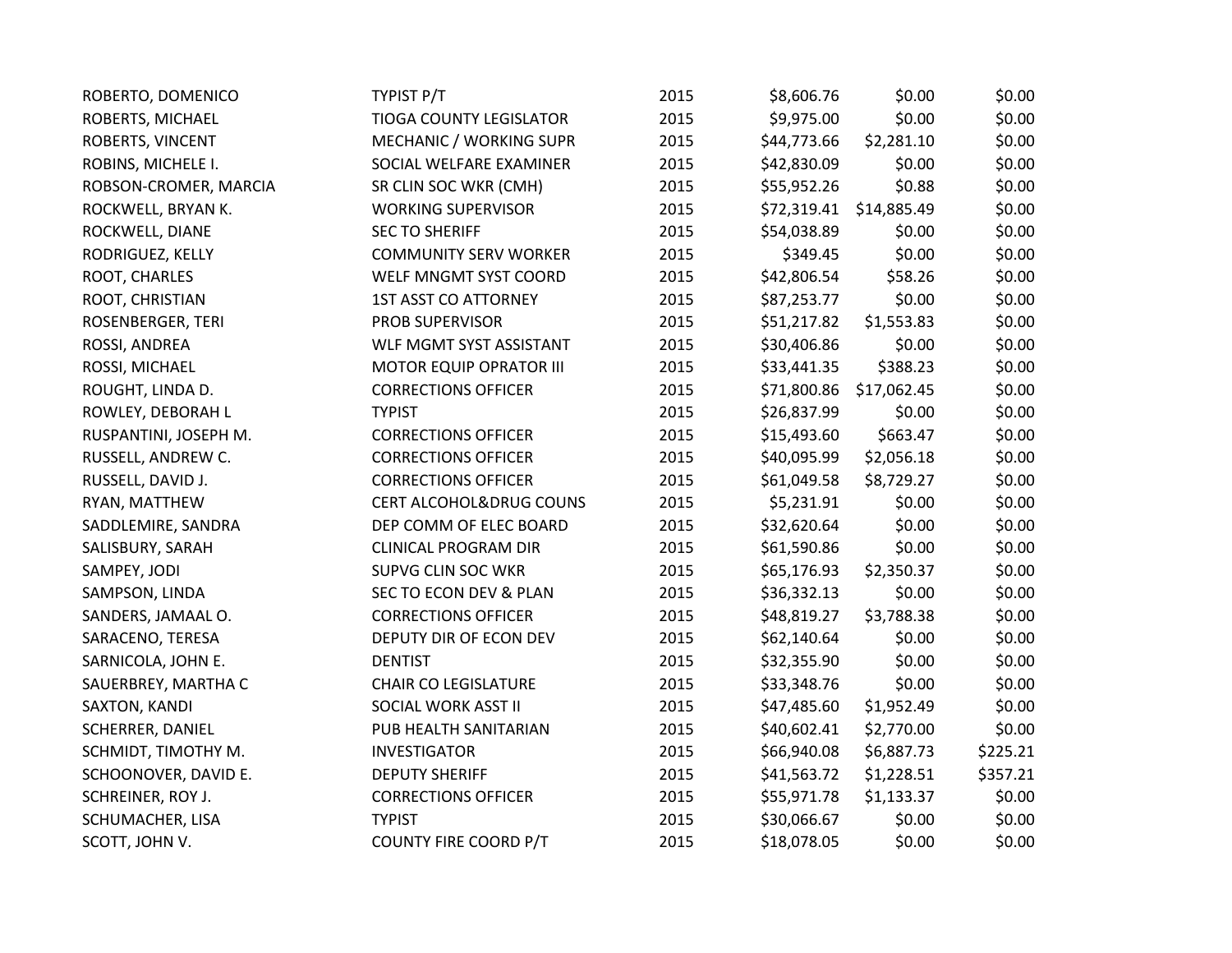| <b>SCOTT, SHERYL</b>       | <b>ACCT CLERK - TYPIST</b>     | 2015 | \$12,077.79 | \$14.00     | \$0.00   |
|----------------------------|--------------------------------|------|-------------|-------------|----------|
| SCUDDER, MARK D            | <b>VOTING MACHINE TECH</b>     | 2015 | \$6,178.61  | \$0.00      | \$0.00   |
| SEARLES, KATIE             | SR. CLERK                      | 2015 | \$31,160.52 | \$615.00    | \$0.00   |
| SEDLACEK, JACLYN           | <b>DEPUTY SHERIFF</b>          | 2015 | \$37,355.38 | \$468.50    | \$240.38 |
| SEDORE, EMMA               | HISTORIAN P/T                  | 2015 | \$4,379.05  | \$0.00      | \$0.00   |
| SEYMOUR, JANET             | <b>ADMINISTRATIVE SEC</b>      | 2015 | \$10,293.72 | \$280.66    | \$0.00   |
| SHATTUCK, ERIN             | <b>CASEWORKER</b>              | 2015 | \$47,374.96 | \$6,029.55  | \$0.00   |
| SHEPARDSON, JEFFREY        | <b>AUTOMOTIVE STOCK CLERK</b>  | 2015 | \$14,942.76 | \$0.00      | \$0.00   |
| SHOLLENBERGER, SEAN D.     | <b>CORRECTIONS OFFICER</b>     | 2015 | \$56,381.79 | \$1,643.38  | \$0.00   |
| SHRAUGER, WILLIAM          | MAINTENANCE MECH III           | 2015 | \$38,307.12 | \$1,150.00  | \$0.00   |
| SHULER, MARGARET M.        | PUBLIC HEALTH NURSE            | 2015 | \$40,752.28 | \$0.00      | \$0.00   |
| SIANG, KADEN               | <b>DEPUTY SHERIFF</b>          | 2015 | \$39,243.82 | \$546.58    | \$384.99 |
| SIFEN, KRISTI M.           | <b>CORRECTIONS OFFICER</b>     | 2015 | \$46,604.82 | \$1,877.25  | \$0.00   |
| SILVESTRI, CHRISTINA       | <b>RECORDS MGT OFFICER</b>     | 2015 | \$33,726.38 | \$0.00      | \$0.00   |
| SIMMONS, MICHAEL           | DEP DIR EMERG PREPARED         | 2015 | \$5,306.90  | \$0.00      | \$0.00   |
| SINGLETON, LARRY           | <b>ASST FIRE COORD P/T</b>     | 2015 | \$4,386.34  | \$0.00      | \$0.00   |
| SISENSTEIN, JUNE           | <b>EXECUTIVE SECRETARY</b>     | 2015 | \$40,321.38 | \$0.00      | \$0.00   |
| SLOCUM, JEAN MARIE         | <b>SR TYPIST</b>               | 2015 | \$35,576.18 | \$0.00      | \$0.00   |
| SNAPP, CARLTON D.          | SIGN MAINTENANCE WORKER        | 2015 | \$49,039.41 | \$3,989.65  | \$0.00   |
| SPALLONE JR, ROBERT A.     | <b>DEPUTY SHERIFF</b>          | 2015 | \$55,186.22 | \$47.60     | \$483.79 |
| SPANGENBURG, DENNIS K.     | <b>CORRECTIONS SERGEANT</b>    | 2015 | \$62,726.94 | \$3,267.45  | \$0.00   |
| SPANGENBURG, KEITH         | <b>CORRECTIONS OFFICER</b>     | 2015 | \$39,156.02 | \$816.21    | \$0.00   |
| SPANGENBURG, WILLIAM D.    | <b>CORRECTIONS OFFICER</b>     | 2015 | \$55,206.97 | \$468.56    | \$0.00   |
| STANDINGER III, WILLIAM H. | <b>TIOGA COUNTY LEGISLATOR</b> | 2015 | \$9,975.00  | \$0.00      | \$0.00   |
| STANTON, HEATHER E.        | CASEWORKER                     | 2015 | \$40,792.24 | \$1,234.72  | \$0.00   |
| STEPHENS, DIANE            | <b>SEC TO CO ATTORNEY</b>      | 2015 | \$40,425.66 | \$0.00      | \$0.00   |
| STOTLER, DONNA-MARIE R.    | TYPIST P/T                     | 2015 | \$10,714.77 | \$0.00      | \$0.00   |
| STOUGHTON, DOREEN M.       | RECORDING CLERK                | 2015 | \$38,548.28 | \$0.00      | \$0.00   |
| STRUBLE, ELIZABETH         | E-911 DISPATCHER               | 2015 | \$38,977.30 | \$2,291.80  | \$811.70 |
| STUBECKI, DEBORA           | <b>ACCT CLERK - TYPIST P/T</b> | 2015 | \$9,995.41  | \$0.00      | \$0.00   |
| SULLIVAN, LORETTA          | TIOGA COUNTY LEGISLATOR        | 2015 | \$9,975.00  | \$0.00      | \$0.00   |
| SWARTS, DOUGLAS A.         | <b>CORRECTIONS OFFICER</b>     | 2015 | \$54,889.53 | \$151.12    | \$0.00   |
| TATICH, ROBERT             | <b>CORRECTIONS OFFICER</b>     | 2015 | \$64,338.50 | \$13,966.55 | \$0.00   |
| TEED, ANITA T.             | <b>SUPPORT INVESTIGATOR</b>    | 2015 | \$45,731.34 | \$0.00      | \$0.00   |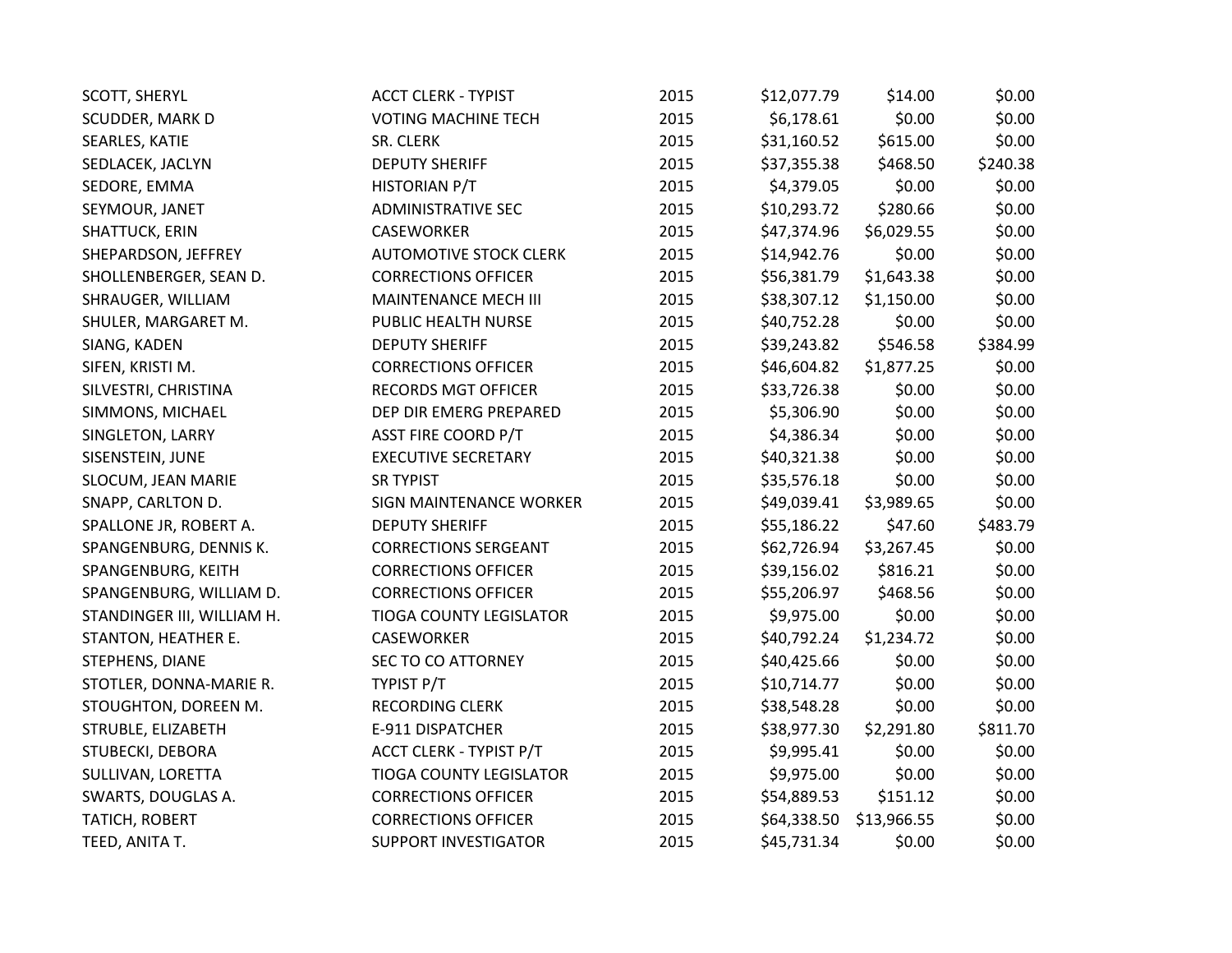| TERENZI, ROSE          | <b>ACCT CLERK - TYPIST</b>     | 2015 | \$14,262.60 | \$0.00     | \$0.00 |
|------------------------|--------------------------------|------|-------------|------------|--------|
| TESLEV-KLETT, VIOLETA  | <b>CLINICAL SOCIAL WORKER</b>  | 2015 | \$53,552.33 | \$0.00     | \$0.00 |
| THAYER, CHARLES        | <b>HEAVY EQUIP OPERATOR I</b>  | 2015 | \$37,358.23 | \$2,737.47 | \$0.00 |
| THOMPSON, NATALIE      | DIR EMPLOY & TRANS SUPP        | 2015 | \$18,499.59 | \$0.00     | \$0.00 |
| TIFFANY, JEFFREY A.    | COOK/MANAGER                   | 2015 | \$55,238.41 | \$0.00     | \$0.00 |
| TIFFANY, SARAH         | <b>CASEWORKER</b>              | 2015 | \$41,851.07 | \$2,050.75 | \$0.00 |
| TINGLEY, RUTH          | SOCIAL WELFARE EXAMINER        | 2015 | \$33,807.38 | \$87.09    | \$0.00 |
| TINNEY, LEEANN         | DIR OF ECON DEV & PLAN         | 2015 | \$73,792.54 | \$0.00     | \$0.00 |
| TIRINATO, CARRIE       | <b>CLINICAL SOCIAL WORKER</b>  | 2015 | \$58,804.80 | \$5,252.39 | \$0.00 |
| TITUS, CHRISTOPHER     | <b>CASEWORKER</b>              | 2015 | \$40,507.46 | \$841.88   | \$0.00 |
| TOOMBS, BERNADETTE     | COMIS BOARD OF ELEC            | 2015 | \$40,285.01 | \$0.00     | \$0.00 |
| TORREY, E. JOHN        | <b>SUPPORT INVESTIGATOR</b>    | 2015 | \$37,646.13 | \$0.00     | \$0.00 |
| TOWNSEND, MARI         | <b>ASST PUBLIC DEFENDER</b>    | 2015 | \$57,979.81 | \$0.00     | \$0.00 |
| TRIPICCO, MICHELE      | <b>CIVIL LAW CLERK</b>         | 2015 | \$27,892.07 | \$0.00     | \$0.00 |
| ULRICH, JEANNI ANN     | <b>CORRECTIONS OFFICER P/T</b> | 2015 | \$11,111.67 | \$0.00     | \$0.00 |
| ULRICH, SHARON E.      | RECORDING CLERK                | 2015 | \$29,715.47 | \$0.00     | \$0.00 |
| UPDYKE, DENNIS S.      | <b>CORRECTIONS OFFICER</b>     | 2015 | \$34,940.45 | \$751.20   | \$0.00 |
| VAN WERT, JOHN H.      | 2ND ASST CO ATTORNEY           | 2015 | \$73,943.48 | \$0.00     | \$0.00 |
| VANDEMARK, VALERIE M.  | MOTOR VEHICLE EXAMINER         | 2015 | \$28,263.44 | \$0.00     | \$0.00 |
| VANDERPOEL, RICKY      | HIGHWAY WORKER SEASONAL        | 2015 | \$10,134.09 | \$65.49    | \$0.00 |
| VOUGHT JR., ROBERT M.  | <b>CORRECTIONS OFFICER</b>     | 2015 | \$56,026.20 | \$987.79   | \$0.00 |
| WARD, KIMBERLY J.      | <b>CIVIL MANAGER</b>           | 2015 | \$46,600.80 | \$0.00     | \$0.00 |
| WARD, PENELOPE L.      | E911 DISPATCHER/TRAINEE        | 2015 | \$25,113.39 | \$64.15    | \$0.00 |
| WARD, WILLIAM          | <b>MOTOR EQUIP OPERATOR II</b> | 2015 | \$33,435.27 | \$2,155.51 | \$0.00 |
| WASKO, STEVEN          | <b>CORRECTIONS OFFICER</b>     | 2015 | \$23,350.31 | \$1,862.37 | \$0.00 |
| WATERMAN, BRIAN        | <b>HEAVY EQUIP OPERATOR I</b>  | 2015 | \$39,044.98 | \$1,242.02 | \$0.00 |
| <b>WEBSTER, ALICIA</b> | <b>COMMUNITY SERV WORKER</b>   | 2015 | \$10,162.44 | \$0.00     | \$0.00 |
| WEBSTER, SAMANTHA      | <b>SUPPORT INVESTIGATOR</b>    | 2015 | \$34,894.54 | \$0.00     | \$0.00 |
| WEIDMAN, DARLENE D.    | DIR EMPLOY & TRANS SUPP        | 2015 | \$36,756.55 | \$0.00     | \$0.00 |
| WERTMAN, MARILYN       | SEC TO PUB HEALTH DIR          | 2015 | \$32,667.96 | \$0.00     | \$0.00 |
| WESTMILLER, JUDY A.    | SEC TO COMMISSIONER SS         | 2015 | \$41,909.72 | \$0.00     | \$0.00 |
| WESTON, DALE N.        | <b>TIOGA COUNTY LEGISLATOR</b> | 2015 | \$9,975.00  | \$0.00     | \$0.00 |
| WHIPPLE, JULIE A.      | PRIN SOC WELF EXAMINER         | 2015 | \$52,316.06 | \$2,342.88 | \$0.00 |
| WHITE, BRIAN           | <b>MOTOR EQUIP OPRATOR III</b> | 2015 | \$37,884.80 | \$1,408.08 | \$0.00 |